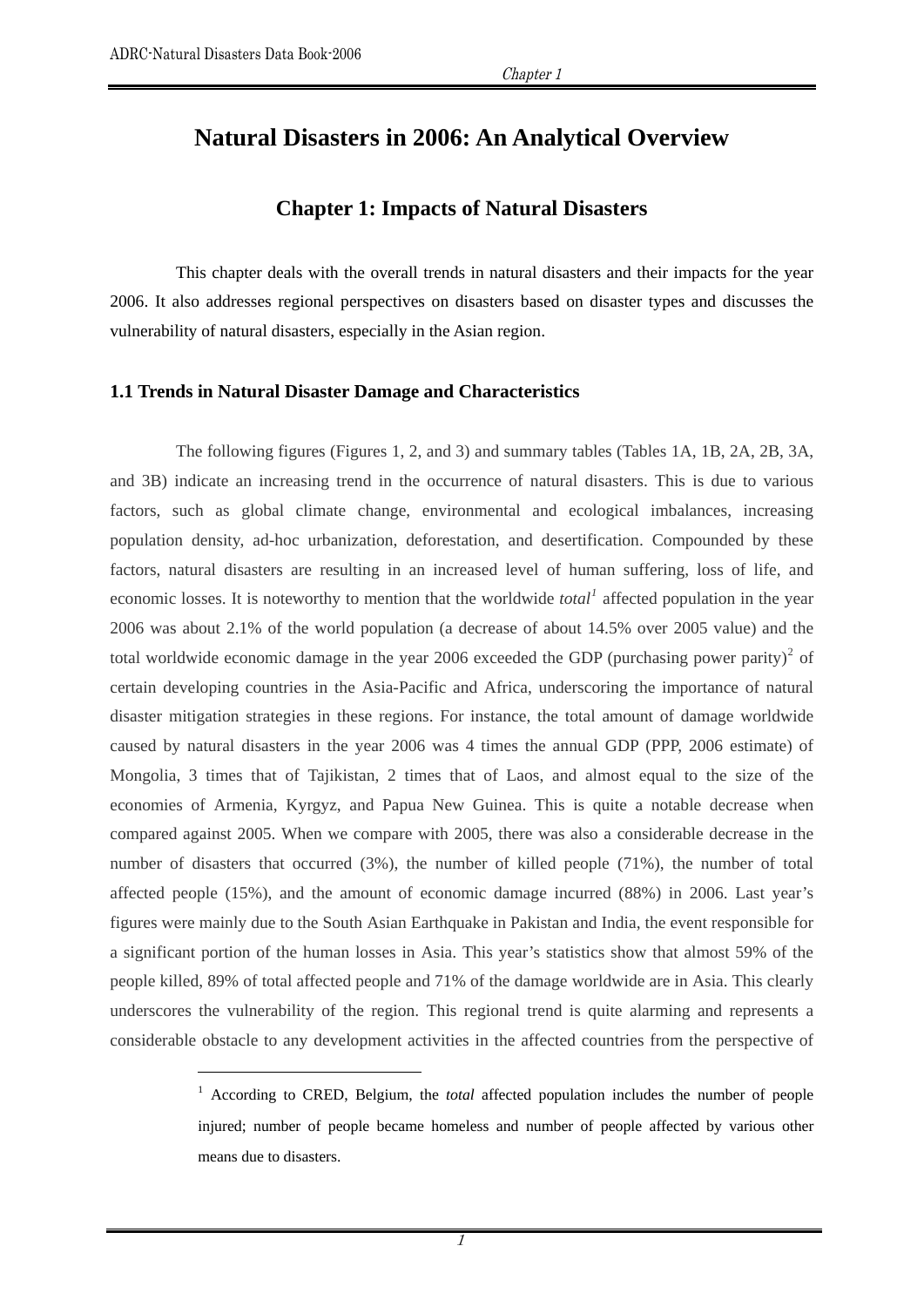Chapter 1

sustainable development. Human suffering and economic losses undeniably create a development-vacuum that will be hard to fill in the near future.

|       | Number of<br><b>Disasters</b> | <b>Sum of Killed</b> | <b>Sum of Total</b><br><b>Affected</b> | <b>Sum of Damage</b><br><b>US\$ ('000s)</b> |
|-------|-------------------------------|----------------------|----------------------------------------|---------------------------------------------|
| Asia  | 3,290                         | 1,268,062            | 4,867,836,854                          | 564,699,941                                 |
|       | 37.49%                        | 57.21%               | 88.87%                                 | 44.44%                                      |
| World | 8,776                         | 2,216,408            | 5,477,392,009                          | 1,270,630,884                               |

**Table 1A: Summary of Natural Disasters, 1975-2006** 

**Source: CRED-EMDAT, Université Catholique de Louvain, Brussels, Belgium, 2006** 

#### **Table 1B: Summary of Natural Disasters, 2006**

 $\overline{a}$ 

|       | Number of<br><b>Disasters</b> | <b>Sum of Killed</b> | <b>Sum of Total</b><br><b>Affected</b> | <b>Sum of Damage</b><br><b>US\$ ('000s)</b> |
|-------|-------------------------------|----------------------|----------------------------------------|---------------------------------------------|
| Asia  | 183                           | 16,151               | 120,011,231                            | 14,069,346                                  |
|       | 40.04%                        | 59.18%               | 88.85%                                 | 71.05%                                      |
| World | 457                           | 27,292               | 135,068,229                            | 19,801,519                                  |

#### **Source: CRED-EMDAT, Université Catholique de Louvain , Brussels, Belgium, 2006**

The following figures show the increasing trend in natural disasters, the number of total affected people, and the amount of damage from 1975 to 2006.

<sup>2</sup> We used GDP (PPP) 2006 estimate data from the World Fact Book.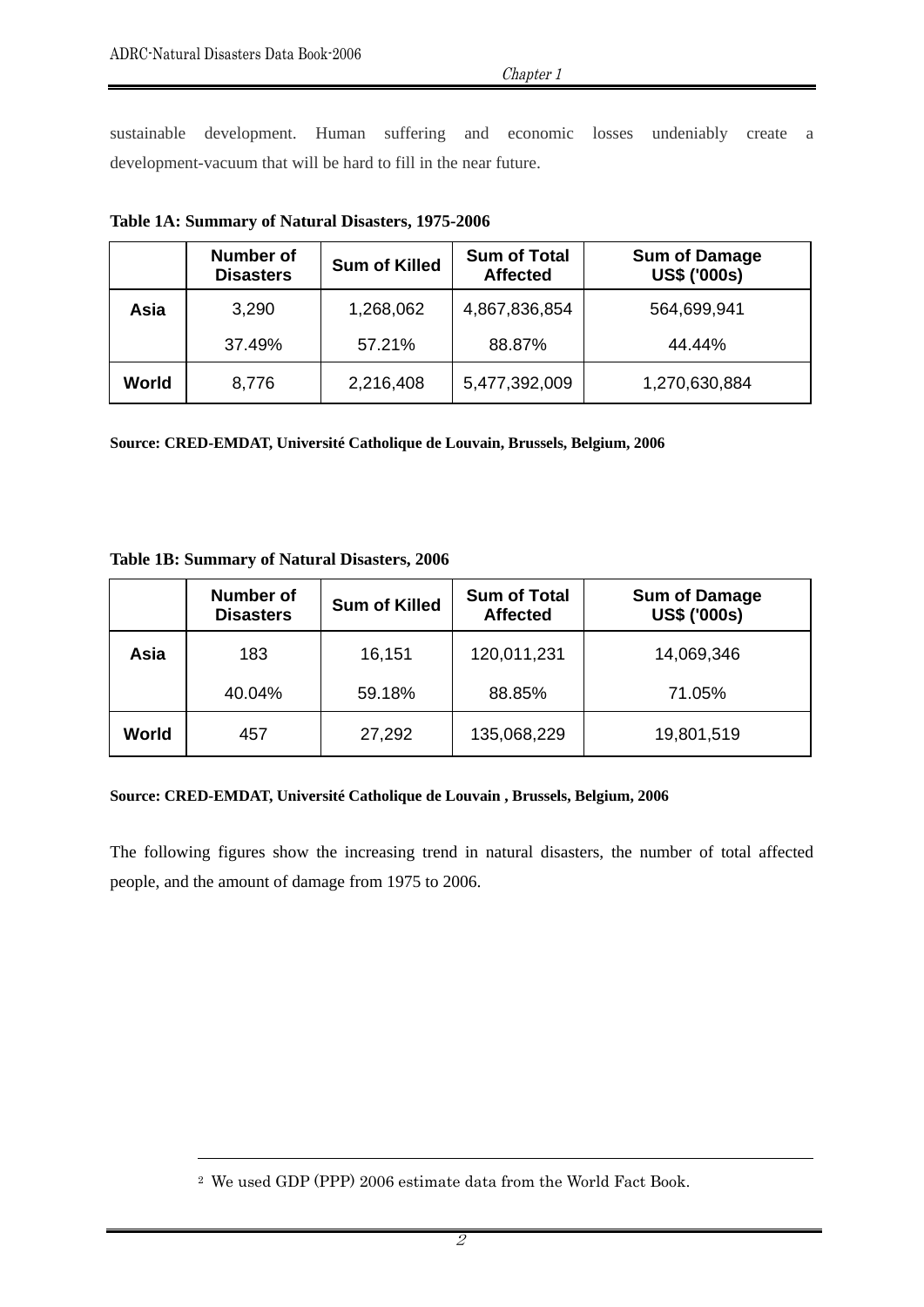#### **Figure 1 Number of Disasters, 1975-2006 (World)**



**Source: CRED-EMDAT, Université Catholique de Louvain, Brussels, Belgium, 2006** 





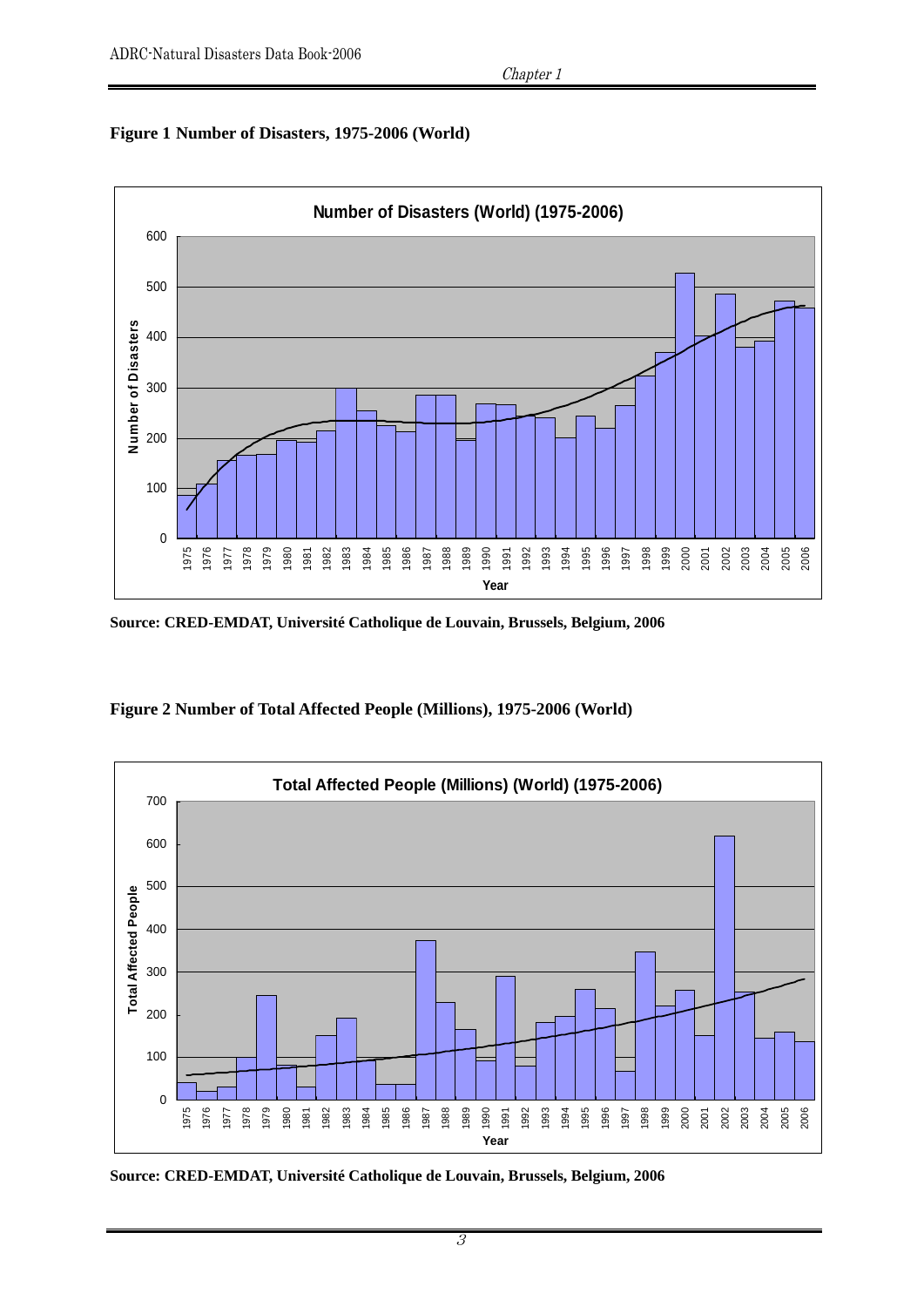



**Source: CRED-EMDAT, Université Catholique de Louvain, Brussels, Belgium, 2006** 

The following tables show regional disaster characteristics in relation to various types of disaster for the periods 1975-2006. Tables 2A and 3A in particular show this trend for the 32 years from 1975-2006 while Tables 2B and 3B show figures for 2006 only.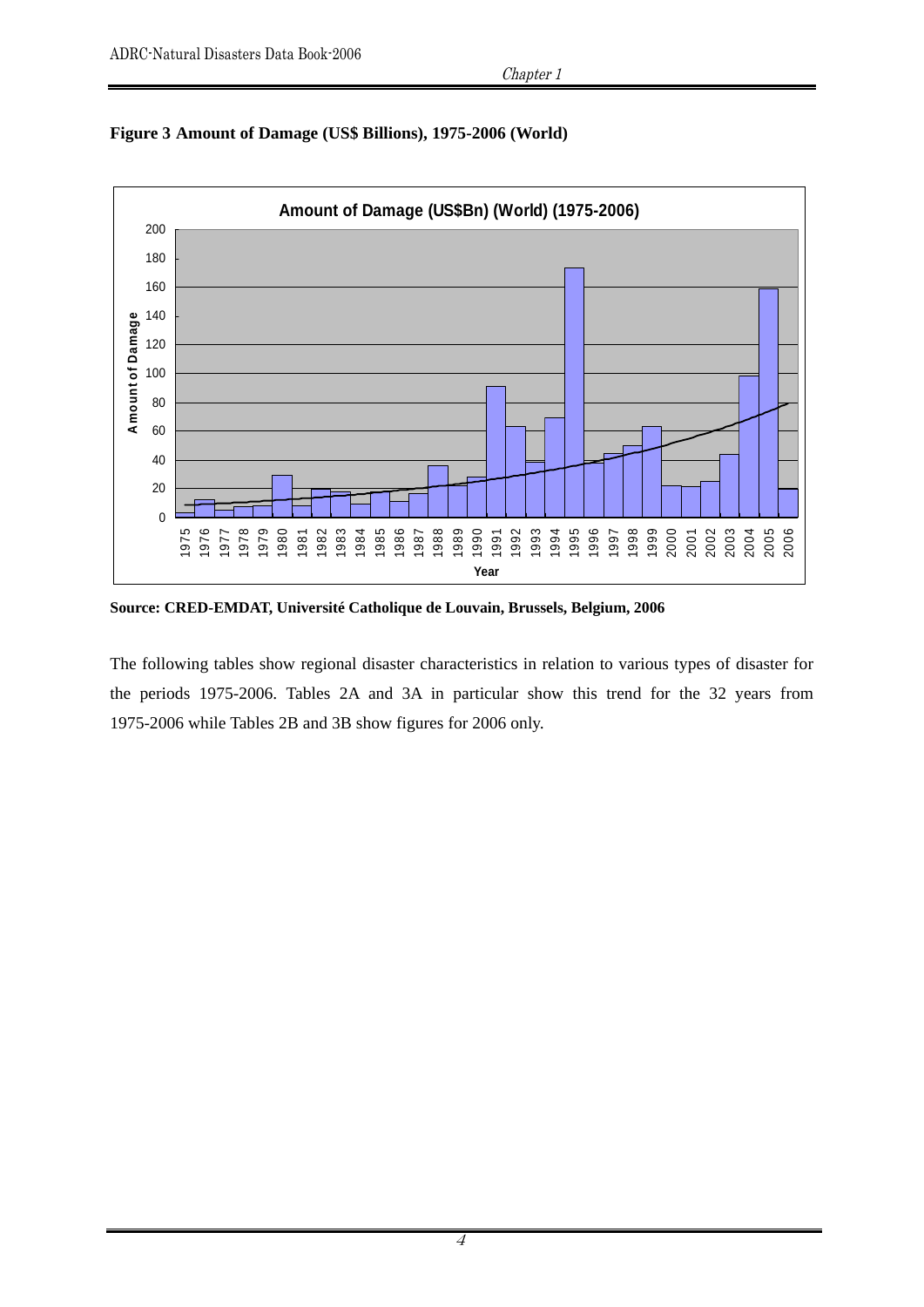| Continent           | <b>DisType</b>             | Count of<br><b>DisNo</b> | Sum of<br>Killed | <b>Sum of TotAff</b> | Sum of Damage<br><b>US\$ ('000s)</b> |
|---------------------|----------------------------|--------------------------|------------------|----------------------|--------------------------------------|
| Africa              | Drought                    | 328                      | 560,640          | 307,312,049          | 4,051,193                            |
|                     | Earthquake                 | 55                       | 6,719            | 1,516,616            | 8,725,608                            |
|                     | Epidemic                   | 556                      | 112,045          | 10,632,424           | 4,730                                |
|                     | <b>Extreme Temperature</b> | 10                       | 218              | 1,000,218            | 47,809                               |
|                     | Famine (natural)           | 34                       | 6,087            | 31,607,592           | 89,000                               |
|                     | Flood                      | 511                      | 15,650           | 36,041,806           | 3,193,075                            |
|                     | Insect infestation         | 68                       |                  | 446,000              | 5,200                                |
|                     | Slide                      | 24                       | 552              | 20,304               |                                      |
|                     | Volcano                    | $\overline{13}$          | 2,152            | 461,160              |                                      |
|                     | Wave / Surge               | 4                        | 312              | 109,913              | 30,000                               |
|                     | Wild fire                  | 14                       | 120              | 16,710               | 3,500                                |
|                     | Wind storm                 | 141                      | 3,358            | 11,198,644           | 2,796,873                            |
| <b>Africa Total</b> |                            | 1,758                    | 707,853          | 400,363,436          | 18,946,988                           |
| Americas            | Drought                    | 97                       | 79               | 50,069,164           | 13,057,539                           |
|                     | Earthquake                 | 153                      | 43,311           | 11,723,093           | 56,720,010                           |
|                     | Epidemic                   | 72                       | 14,346           | 1,626,410            |                                      |
|                     | <b>Extreme Temperature</b> | 67                       | 5,403            | 4,089,468            | 13,911,250                           |
|                     | Famine (natural)<br>Flood  | $\overline{2}$           |                  | 1,003,000            |                                      |
|                     | Insect infestation         | 646<br>3                 | 50,671           | 43,937,795<br>2,000  | 53,861,897                           |
|                     | Slide                      | 112                      | 5,210            |                      | 104,000                              |
|                     | Volcano                    | 54                       | 22,010           | 1,163,028            | 1,085,200                            |
|                     | Wave / Surge               | 5                        | 1.274            | 1,550,175<br>8,844   | 2,029,022                            |
|                     | W ild fire                 | 101                      | 165              | 364,312              | 5,682,700                            |
|                     | Wind storm                 | 681                      | 38,758           | 43,244,418           | 305,846,361                          |
| Americas Total      |                            | 1,993                    | 181,227          | 158,781,707          | 452,297,979                          |
| Asia                | Drought                    | 138                      | 3,928            | 1,425,115,138        | 14,379,391                           |
|                     | Earthquake                 | 403                      | 557,110          | 74,468,512           | 251,269,140                          |
|                     | Epidemic                   | 240                      | 44,929           | 6,867,563            |                                      |
|                     | <b>Extreme Temperature</b> | 107                      | 19,491           | 50,712,738           | 5,042,887                            |
|                     | Famine (natural)           | 10                       | 760              | 8,670,000            | 4,399                                |
|                     | Flood                      | 1,107                    | 134,967          | 2,656,722,976        | 162,214,785                          |
|                     | Insect infestation         | 9                        |                  | 200                  | 925                                  |
|                     | Slide                      | 239                      | 16,670           | 5,869,441            | 477,034                              |
|                     | Volcano                    | 58                       | 1,424            | 2,194,663            | 579,149                              |
|                     | Wave / Surge               | 23                       | 232,671          | 2,374,538            | 7,784,397                            |
|                     | Wild fire                  | 60                       | 450              | 3,246,085            | 19,249,500                           |
|                     | Wind storm                 | 896                      | 255,662          | 631,595,000          | 103,698,334                          |
| <b>Asia Total</b>   |                            |                          | 3,290 1,268,062  | 4,867,836,854        | 564,699,941                          |
| Europe              | Drought                    | 31                       |                  | 7,062,575            | 14,416,309                           |
|                     | Earthquake                 | 158                      | 8,704            | 2.842.309            | 34,404,776                           |
|                     | Epidemic                   | 28                       | 476              | 186,089              |                                      |
|                     | <b>Extreme Temperature</b> | 148                      | 38,552           | 849,428              | 3,316,088                            |
|                     | Famine (natural)           | $\overline{2}$           |                  | 3,210,000            |                                      |
|                     | Flood                      | 363                      | 3,116            | 7,533,200            | 123,474,090                          |
|                     | Insect infestation         | 1                        |                  |                      |                                      |
|                     | Slide                      | 48                       | 1,177            | 39,458               | 1,669,389                            |
|                     | Volcano                    | 16                       | $\overline{9}$   | 7,024                | 19,600                               |
|                     | Wave / Surge               | 1                        | 11               | 2                    |                                      |
|                     | W ild fire                 | 81                       | 322              | 132,587              | 3,118,249                            |
|                     | Wind storm                 | 299                      | 1,974            | 8,642,320            | 28,557,948                           |
| <b>Europe Total</b> |                            | 1,176                    | 54,341           | 30,504,992           | 208,976,449                          |
| Oceania             | Drought                    | 25                       | 98               | 8,653,635            | 11,006,000                           |
|                     | Earthquake                 | 86                       | 585              | 81,287               | 2,507,400                            |
|                     | Epidemic                   | 7                        | 288              | 4,850                |                                      |
|                     | <b>Extreme Temperature</b> | 4                        | 23               | 4,600,784            |                                      |
|                     | Flood                      | 149                      | 249              | 533,146              | 2.111.937                            |
|                     | Insect infestation         | 1                        |                  |                      | 120,000                              |
|                     | Slide                      | 18                       | 444              | 10,615               | 2,466                                |
|                     | Volcano                    | 14                       | 9                | 227,722              | 400,000                              |
|                     | Wave / Surge               | $\overline{2}$           | 2,382            | 9,867                |                                      |
|                     | Wild fire                  | 34                       | 134              | 76,310               | 1,182,006                            |
|                     | Wind storm                 | 219                      | 713              | 5,706,804            | 8,379,718                            |
| Oceania Total       |                            | 559                      | 4,925            | 19,905,020           | 25,709,527                           |
| <b>Grand Total</b>  |                            |                          | 8,776 2,216,408  | 5,477,392,009        | 1,270,630,884                        |

**Table 2A: Summary of Natural Disasters by Region, 1975-2006**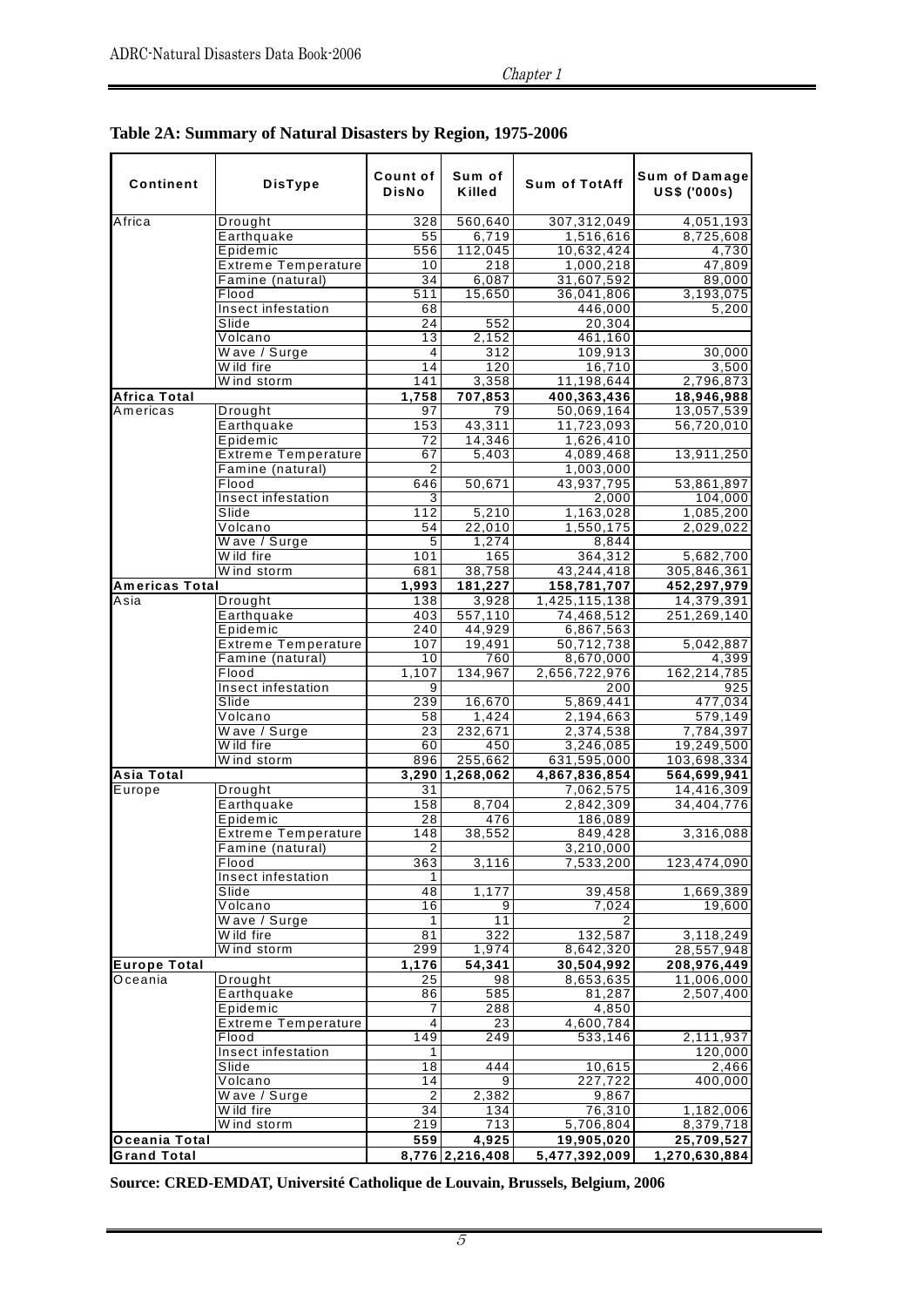| <b>Continent</b>      | <b>DisType</b>             | Count of<br><b>DisNo</b> | Sum of<br><b>Killed</b> | <b>Sum of TotAff</b> | <b>Sum of Damage</b><br><b>US\$ ('000s)</b> |
|-----------------------|----------------------------|--------------------------|-------------------------|----------------------|---------------------------------------------|
| Africa                | Drought                    | 6                        | 147                     | 10,807,000           |                                             |
|                       | Earthquake                 |                          |                         | 1,795                |                                             |
|                       | Epidemic                   | 54                       | 5,440                   | 329,819              |                                             |
|                       | Flood                      | 58                       | 1,488                   | 2,192,127            | 157,761                                     |
|                       | Slide                      |                          | 24                      | 2,000                |                                             |
|                       | Volcano                    |                          |                         |                      |                                             |
|                       | Wind storm                 | 5                        | 8                       | 89,622               |                                             |
| <b>Africa Total</b>   |                            | 127                      | 7,115                   | 13,422,363           | 157,761                                     |
| Americas              | <b>Drought</b>             | 1                        |                         |                      |                                             |
|                       | Earthquake                 | $\overline{2}$           |                         | 12,519               | 73,000                                      |
|                       | <b>Extreme Temperature</b> | 5                        | 200                     |                      |                                             |
|                       | Flood                      | 37                       | 305                     | 818,247              | 1,938,300                                   |
|                       | Slide                      | $\overline{2}$           | 21                      |                      |                                             |
|                       | Volcano                    | 5                        | 5                       | 320,263              | 150,000                                     |
|                       | Wild fire                  | 4                        | 10                      | 1,695                | 116,000                                     |
|                       | Wind storm                 | 12                       | 85                      | 290,800              | 638,760                                     |
| <b>Americas Total</b> |                            | 68                       | 626                     | 1,443,524            | 2,916,060                                   |
| Asia                  | Drought                    | $\overline{2}$           |                         | 19,900,000           | 817,000                                     |
|                       | Earthquake                 | 17                       | 5,882                   | 3,788,935            | 3,171,453                                   |
|                       | Epidemic                   | 8                        | 56                      | 153,632              |                                             |
|                       | <b>Extreme Temperature</b> | 4                        | 411                     | 1,100                |                                             |
|                       | Flood                      | 98                       | 3,444                   | 29,046,546           | 1,118,832                                   |
|                       | Slide                      | 14                       | 1,489                   | 396,290              | 13,146                                      |
|                       | Volcano                    | 2                        |                         | 54,849               |                                             |
|                       | Wave / Surge               |                          | 802                     | 35,543               | 2,000                                       |
|                       | Wild fire                  |                          |                         | 200                  | 14,000                                      |
|                       | Wind storm                 | 36                       | 4,067                   | 66,634,136           | 8,932,915                                   |
| <b>Asia Total</b>     |                            | $\overline{183}$         | 16,151                  | 120,011,231          | 14,069,346                                  |
| Europe                | Drought                    | 1                        |                         |                      | 225,573                                     |
|                       | Earthquake                 | $\overline{2}$           |                         | 12,567               | 55,000                                      |
|                       | <b>Extreme Temperature</b> | $\overline{21}$          | 3,292                   | 61,654               | 1,000,000                                   |
|                       | Flood                      | $\overline{27}$          | 51                      | 89,145               | 161,925                                     |
|                       | Slide                      |                          | 4                       | 159                  |                                             |
|                       | Wild fire                  | 1                        | $\overline{\mathbf{4}}$ |                      |                                             |
|                       | Wind storm                 | 9                        | 26                      | 1,802                | 10,000                                      |
| <b>Europe Total</b>   |                            | 62                       | 3,377                   | 165,327              | 1,452,498                                   |
| Oceania               | Drought                    | 1                        |                         |                      |                                             |
|                       | Flood                      | $\overline{6}$           | 6                       | 15,224               | 3,500                                       |
|                       | Slide                      | 1                        | $\overline{13}$         |                      |                                             |
|                       | Volcano                    | $\overline{c}$           |                         | 1,221                |                                             |
|                       | Wild fire                  | $\overline{3}$           | 4                       | 141                  | 100,000                                     |
|                       | Wind storm                 | 4                        |                         | 9,198                | 1,102,354                                   |
| <b>Oceania Total</b>  |                            | 17                       | 23                      | 25,784               | 1,205,854                                   |
|                       |                            |                          |                         |                      |                                             |
| <b>Grand Total</b>    |                            | 457                      | 27,292                  | 135,068,229          | 19,801,519                                  |

## **Table 2B: Summary of Natural Disasters by Region, 2006**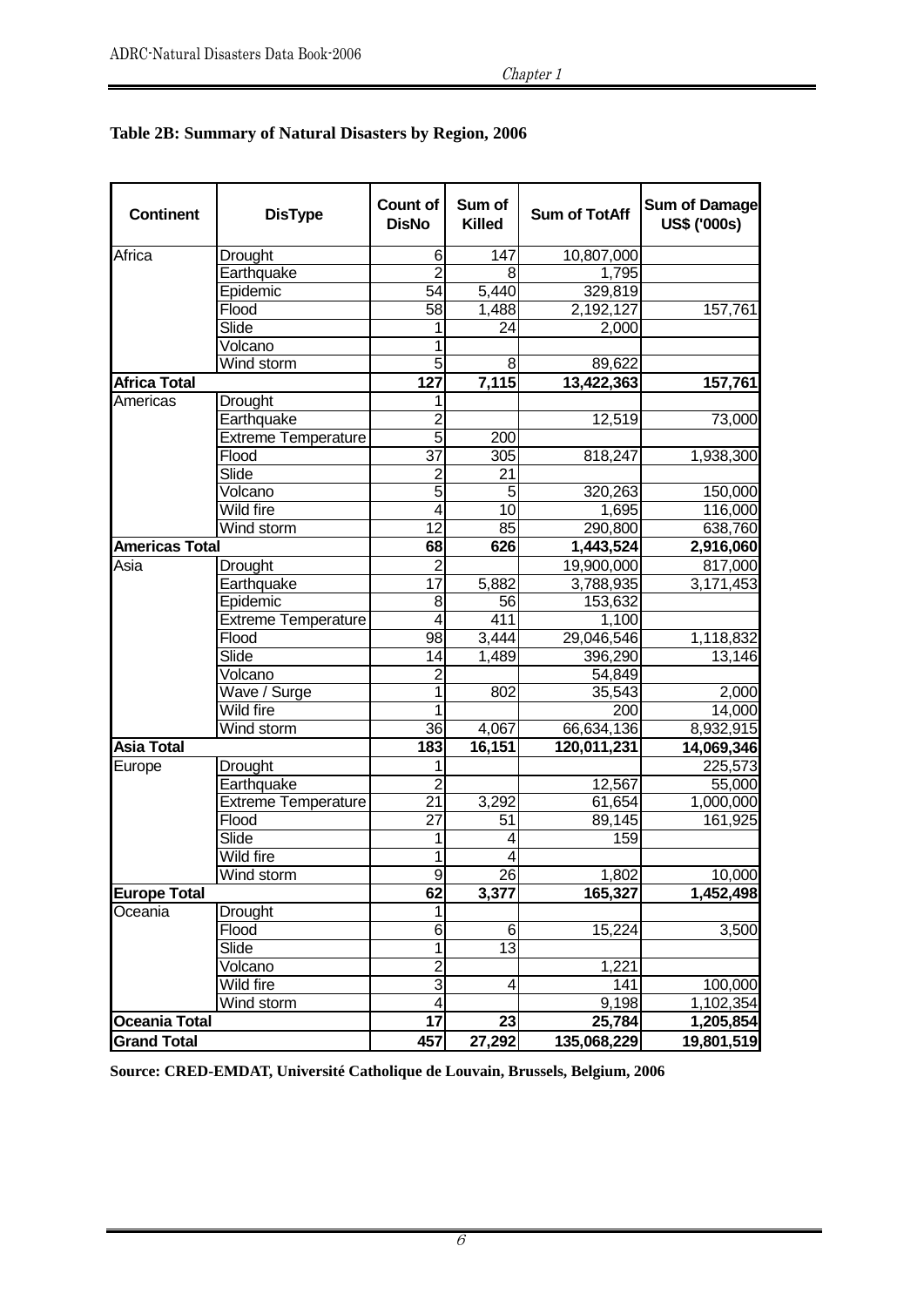| <b>DisType</b>                    | Continent         | <b>Count of</b><br><b>DisNo</b> | Sum of<br>Killed | <b>Sum of TotAff</b>    | <b>Sum of Damage</b><br><b>US\$ ('000s)</b> |
|-----------------------------------|-------------------|---------------------------------|------------------|-------------------------|---------------------------------------------|
| Drought                           | Africa            | 328                             | 560,640          | 307,312,049             | $\overline{4}$ ,051,193                     |
|                                   | Americas          | 97                              | 79               | 50,069,164              | 13,057,539                                  |
|                                   | Asia              | 138                             | 3,928            | 1,425,115,138           | 14,379,391                                  |
|                                   | Europe            | 31                              |                  | 7,062,575               | 14,416,309                                  |
|                                   | Oceania           | 25                              | 98               | 8,653,635               | 11,006,000                                  |
| <b>Drought Total</b>              |                   | 619                             | 564,745          | 1,798,212,561           | 56,910,432                                  |
| Earthquake                        | Africa            | 55                              | 6,719            | 1,516,616               | 8,725,608                                   |
|                                   | Americas<br>Asia  | 153                             | 43,311           | 11,723,093              | 56,720,010                                  |
|                                   |                   | 403<br>158                      | 557,110<br>8,704 | 74,468,512              | 251,269,140<br>34,404,776                   |
|                                   | Europe<br>Oceania | 86                              | 585              | 2,842,309<br>81,287     | 2,507,400                                   |
| <b>Earthquake Total</b>           |                   | 855                             | 616,429          | 90,631,817              | 353,626,934                                 |
| Epidemic                          | Africa            | 556                             | 112,045          | 10,632,424              | 4,730                                       |
|                                   | Americas          | 72                              | 14,346           | 1,626,410               |                                             |
|                                   | Asia              | 240                             | 44,929           | 6,867,563               |                                             |
|                                   | Europe            | 28                              | 476              | 186,089                 |                                             |
|                                   | Oceania           |                                 | 288              | 4,850                   |                                             |
| <b>Epidemic Total</b>             |                   | 903                             | 172,084          | 19,317,336              | 4,730                                       |
| <b>Extreme Temperature Africa</b> |                   | 10                              | 218              | 1,000,218               | 47,809                                      |
|                                   | Americas          | 67                              | 5,403            | 4,089,468               | 13,911,250                                  |
|                                   | Asia              | 107                             | 19,491           | 50,712,738              | 5,042,887                                   |
|                                   | Europe            | 148                             | 38.552           | 849,428                 | 3,316,088                                   |
|                                   | Oceania           | 4                               | 23               | 4,600,784               |                                             |
| <b>Extreme Temperature Total</b>  |                   | 336                             | 63,687           | 61,252,636              | 22,318,034                                  |
| Famine (natural)                  | Africa            | 34                              | 6,087            | 31,607,592              | 89,000                                      |
|                                   | Americas          | 2                               |                  | 1,003,000               |                                             |
|                                   | Asia              | 10<br>$\overline{2}$            | 760              | 8,670,000               | 4,399                                       |
| <b>Famine (natural) Total</b>     | Europe            | 48                              | 6,847            | 3,210,000<br>44,490,592 | 93,399                                      |
| Flood                             | Africa            | 511                             | 15,650           | 36,041,806              | 3,193,075                                   |
|                                   | Americas          | 646                             | 50,671           | 43,937,795              | 53,861,897                                  |
|                                   | Asia              | 1,107                           | 134,967          | 2,656,722,976           | 162,214,785                                 |
|                                   | Europe            | 363                             | 3,116            | 7,533,200               | 123,474,090                                 |
|                                   | Oceania           | 149                             | 249              | 533,146                 | 2,111,937                                   |
| <b>Flood Total</b>                |                   | 2,776                           | 204,653          | 2,744,768,923           | 344,855,784                                 |
| Insect infestation                | Africa            | 68                              |                  | 446,000                 | 5,200                                       |
|                                   | Americas          | 3                               |                  | 2,000                   | 104,000                                     |
|                                   | Asia              | 9                               |                  | 200                     | 925                                         |
|                                   | Europe            | 1                               |                  |                         |                                             |
|                                   | Oceania           | 1                               |                  |                         | 120,000                                     |
| <b>Insect infestation Total</b>   |                   | 82                              |                  | 448,200                 | 230,125                                     |
| Slide                             | Africa            | 24                              | 552              | 20,304                  |                                             |
|                                   | Americas          | 112                             | 5,210            | 1,163,028               | 1,085,200                                   |
|                                   | Asia              | 239                             | 16,670           | 5,869,441               | 477,034                                     |
|                                   | Europe<br>Oceania | 48<br>18                        | 1,177<br>444     | 39,458<br>10,615        | 1,669,389                                   |
| <b>Slide Total</b>                |                   | 441                             | 24,053           | 7,102,846               | 2,466<br>3,234,089                          |
| Volcano                           | Africa            | 13                              | 2,152            | 461,160                 |                                             |
|                                   | Americas          | 54                              | 22,010           | 1,550,175               | 2,029,022                                   |
|                                   | Asia              | 58                              | 1,424            | 2,194,663               | 579,149                                     |
|                                   | Europe            | 16                              | 9                | 7,024                   | 19,600                                      |
|                                   | Oceania           | 14                              | $\mathbf{9}$     | 227,722                 | 400,000                                     |
| <b>Volcano Total</b>              |                   | 155                             | 25,604           | 4,440,744               | 3,027,771                                   |
| Wave / Surge                      | Africa            | 4                               | 312              | 109,913                 | 30,000                                      |
|                                   | Americas          | 5                               | 1,274            | 8,844                   |                                             |
|                                   | Asia              | 23                              | 232,671          | 2,374,538               | 7,784,397                                   |
|                                   | Europe            | 1                               | 11               | 2                       |                                             |
|                                   | Oceania           | $\overline{2}$                  | 2,382            | 9,867                   |                                             |
| <b>Wave / Surge Total</b>         |                   | 35                              | 236,650          | 2,503,164               | 7,814,397                                   |
| Wild fire                         | Africa            | 14                              | 120              | 16,710                  | 3,500                                       |
|                                   | Americas          | 101<br>60                       | 165<br>450       | 364,312                 | 5,682,700<br>19,249,500                     |
|                                   | Asia<br>Europe    | 81                              | 322              | 3,246,085<br>132,587    | 3,118,249                                   |
|                                   | Oceania           | 34                              | 134              | 76,310                  | 1,182,006                                   |
| <b>Wild fire Total</b>            |                   | 290                             | 1,191            | 3,836,004               | 29,235,955                                  |
| Wind storm                        | Africa            | 141                             | 3,358            | 11,198,644              | 2,796,873                                   |
|                                   | Americas          | 681                             | 38,758           | 43,244,418              | 305,846,361                                 |
|                                   | Asia              | 896                             | 255,662          | 631,595,000             | 103,698,334                                 |
|                                   | Europe            | 299                             | 1,974            | 8,642,320               | 28,557,948                                  |
|                                   | Oceania           | 219                             | 713              | 5,706,804               | 8,379,718                                   |
| <b>Wind storm Total</b>           |                   | 2,236                           | 300,465          | 700,387,186             | 449,279,234                                 |
| <b>Grand Total</b>                |                   | 8,776                           | 2,216,408        | 5,477,392,009           | 1,270,630,884                               |

# **Table 3A: Summary of Natural Disasters by Disaster Type, 1975-2006**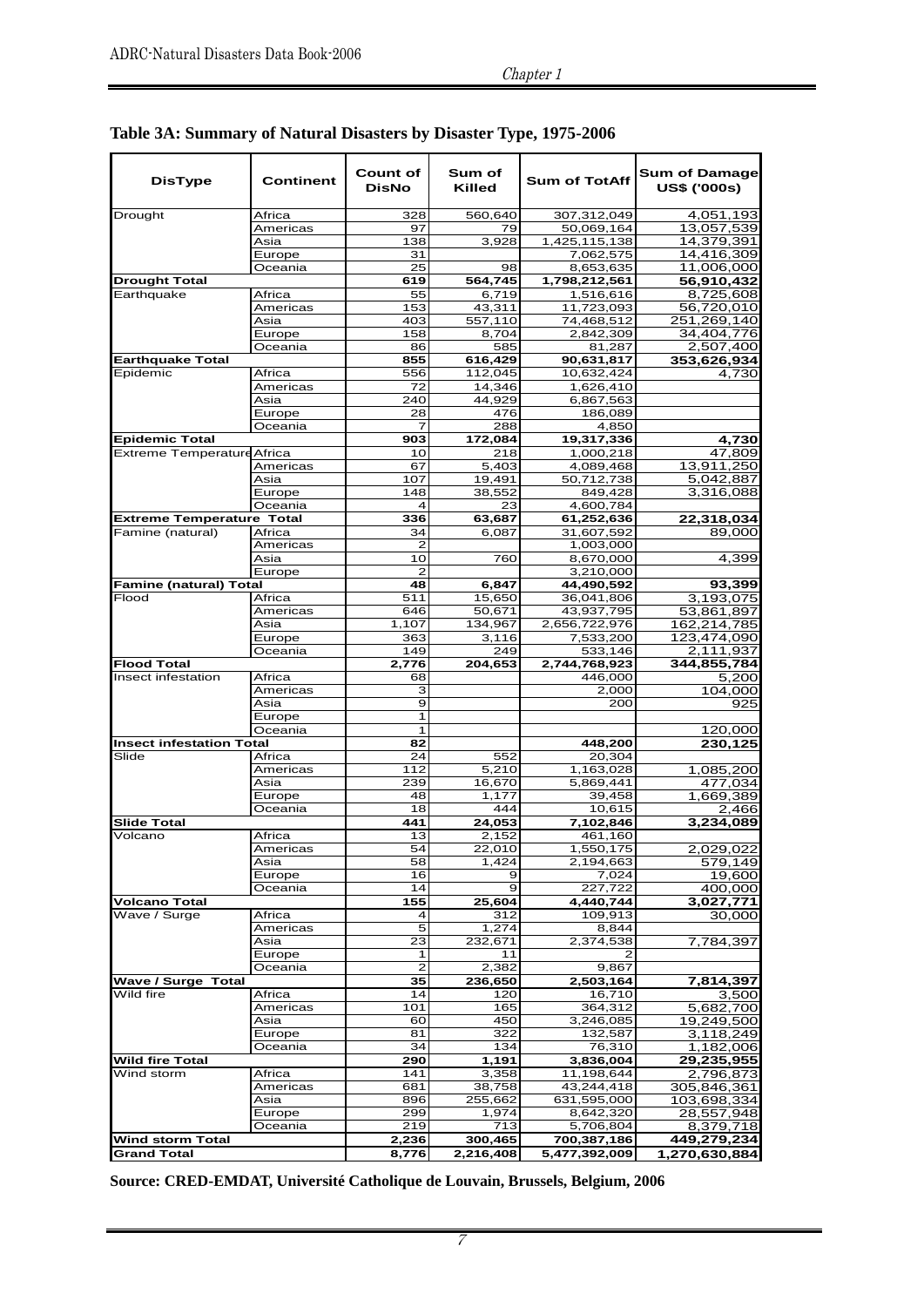| <b>DisType</b>                   | <b>Continent</b> | <b>Count of</b><br><b>DisNo</b> | Sum of<br><b>Killed</b> | <b>Sum of TotAff</b> | <b>Sum of Damage</b><br><b>US\$ ('000s)</b> |
|----------------------------------|------------------|---------------------------------|-------------------------|----------------------|---------------------------------------------|
| <b>Drought</b>                   | Africa           | 6                               | 147                     | 10,807,000           |                                             |
|                                  | Americas         | 1                               |                         |                      |                                             |
|                                  | Asia             | $\overline{2}$                  |                         | 19,900,000           | 817,000                                     |
|                                  | Europe           | 1                               |                         |                      | 225,573                                     |
|                                  | Oceania          | 1                               |                         |                      |                                             |
| <b>Drought Total</b>             |                  | 11                              | 147                     | 30,707,000           | 1,042,573                                   |
| Earthquake                       | Africa           | $\overline{2}$                  | 8                       | 1,795                |                                             |
|                                  | Americas         | $\overline{2}$                  |                         | 12,519               | 73,000                                      |
|                                  | Asia             | 17                              | 5,882                   | 3,788,935            | 3,171,453                                   |
|                                  | Europe           | $\overline{2}$                  |                         | 12,567               | 55,000                                      |
| <b>Earthquake Total</b>          |                  | 23                              | 5,890                   | 3,815,816            | 3,299,453                                   |
| Epidemic                         | Africa           | 54                              | 5,440                   | 329,819              |                                             |
|                                  | Asia             | 8                               | 56                      | 153,632              |                                             |
| <b>Epidemic Total</b>            |                  | 62                              | 5,496                   | 483,451              |                                             |
| Extreme Temperatu Americas       |                  | 5                               | 200                     |                      |                                             |
|                                  | Asia             | 4                               | 411                     | 1,100                |                                             |
|                                  | Europe           | 21                              | 3,292                   | 61,654               | 1,000,000                                   |
| <b>Extreme Temperature Total</b> |                  | 30                              | 3,903                   | 62,754               | 1,000,000                                   |
| Flood                            | Africa           | $\overline{58}$                 | 1,488                   | 2,192,127            | 157,761                                     |
|                                  | Americas         | 37                              | 305                     | 818,247              | 1,938,300                                   |
|                                  | Asia             | 98                              | 3,444                   | 29,046,546           | 1,118,832                                   |
|                                  | Europe           | 27                              | 51                      | 89,145               | 161,925                                     |
|                                  | Oceania          | 6                               | 6                       | 15,224               | 3,500                                       |
| <b>Flood Total</b>               |                  | $\overline{226}$                | 5,294                   | 32,161,289           | 3,380,318                                   |
| Slide                            | Africa           | 1                               | 24                      | 2,000                |                                             |
|                                  | Americas         | $\overline{2}$                  | 21                      |                      |                                             |
|                                  | Asia             | 14                              | 1,489                   | 396,290              | 13,146                                      |
|                                  | Europe           | 1                               |                         | 159                  |                                             |
|                                  | Oceania          | 1                               | 13                      |                      |                                             |
| <b>Slide Total</b>               |                  | 19                              | 1,551                   | 398,449              | 13,146                                      |
| Volcano                          | Africa           | 1                               |                         |                      |                                             |
|                                  | Americas         | 5                               | 5 <sup>1</sup>          | 320,263              | 150,000                                     |
|                                  | Asia             | $\overline{2}$                  |                         | 54,849               |                                             |
|                                  | Oceania          | 2                               |                         | 1,221                |                                             |
| <b>Volcano Total</b>             |                  | 10                              | 5 <sup>1</sup>          | 376,333              | 150,000                                     |
| Wave / Surge                     | Asia             | 1                               | 802                     | 35,543               | 2,000                                       |
| <b>Wave / Surge Total</b>        |                  | 1                               | 802                     | 35,543               | 2,000                                       |
| Wild fire                        | Americas         | 4                               | 10                      | 1,695                | 116,000                                     |
|                                  | Asia             | 1                               |                         | 200                  | 14,000                                      |
|                                  | Europe           | 1                               | 4                       |                      |                                             |
|                                  | Oceania          | 3                               | 4                       | 141                  | 100,000                                     |
| <b>Wild fire Total</b>           |                  | $\overline{9}$                  | 18                      | 2,036                | 230,000                                     |
| Wind storm                       | Africa           | $\overline{5}$                  | 8                       | 89,622               |                                             |
|                                  | Americas         | 12                              | 85                      | 290,800              | 638,760                                     |
|                                  | Asia             | 36                              | 4,067                   | 66,634,136           | 8,932,915                                   |
|                                  | Europe           | $\boldsymbol{9}$                | 26                      | 1,802                | 10,000                                      |
|                                  | Oceania          | 4                               |                         | 9,198                | 1,102,354                                   |
| <b>Wind storm Total</b>          |                  | 66                              | 4,186                   | 67,025,558           | 10,684,029                                  |
| <b>Grand Total</b>               |                  | 457                             | 27,292                  | 135,068,229          | 19,801,519                                  |

# **Table 3B: Summary of Natural Disasters by Disaster Type, 2006**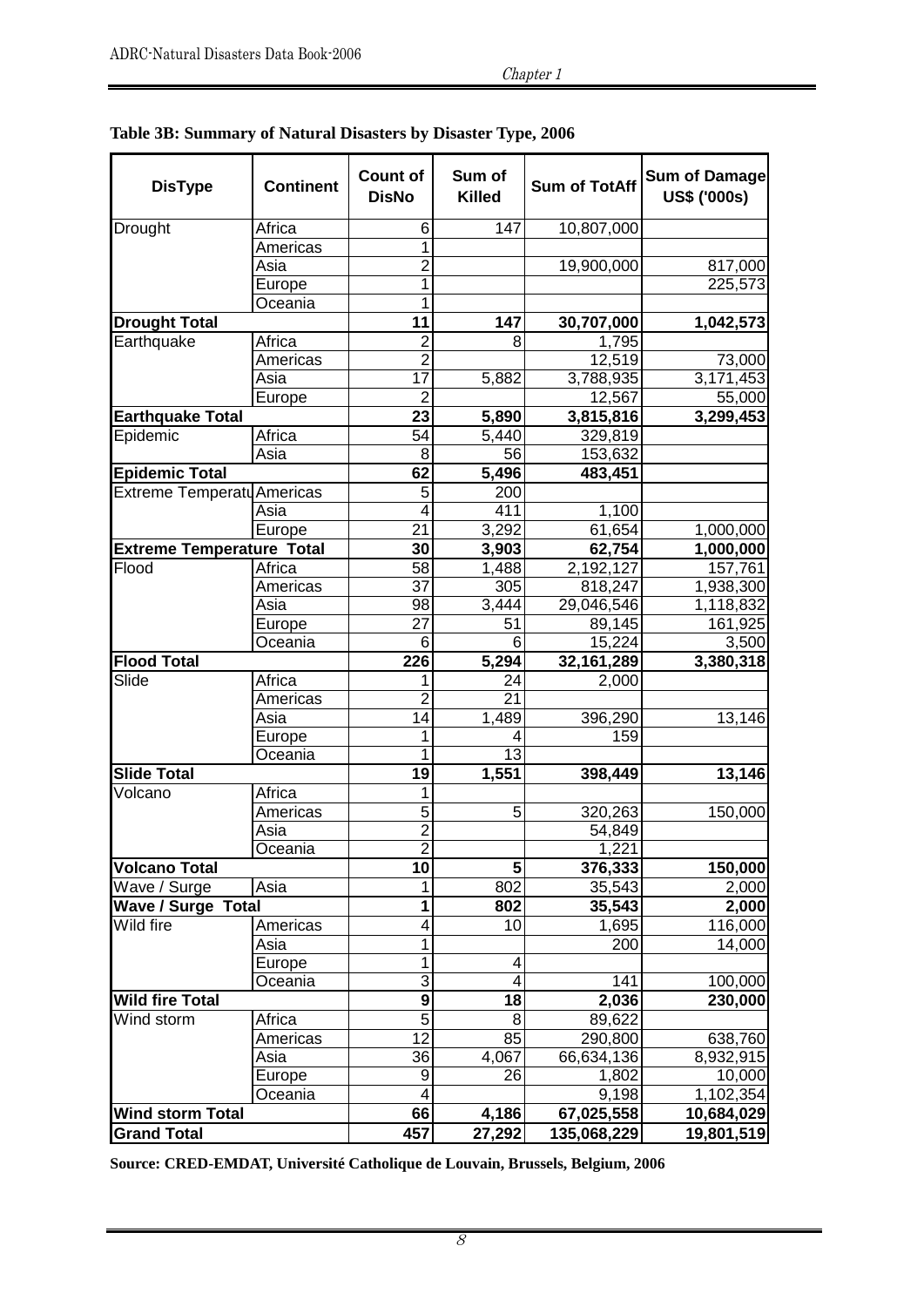#### **1.2 Regional Vulnerability: Disaster-Prone Asia**

The years 2004 and 2005 were particularly disastrous years for Asia due to the Indian Ocean Tsunami, South Asian Earthquake as well as other earthquakes, wind storms, and floods. The year 2006 was likewise disastrous as a result of the earthquake plus tsunami in Indonesia, flood in China and India and typhoon and landslide in the Philippines, which accounted for almost 59% of the disaster-related human losses in the world. The statistics make the region's vulnerability to natural disasters quite evident. The majority of human losses and suffering, and noticeably the majority of economic losses, were reported in this region in 2006, as had been the case in previous years. Specifically, nearly 89% (down 9% from 2005) of the total affected people and 59% (down 81% from 2005) of the human losses were reported in Asia. Further a noticeable 71% of the reported economic damage also came from Asia in 2006 and this is a record 500% increase from 2005.

 Furthermore, in 2006, the majority of economic losses caused by disasters happened in the Asia, followed by Americas, Europe, Oceania and Africa. These losses were due to the natural disasters that hit China, Indonesia, the Philippines and India and Pakistan (earthquakes, windstorms and flood). The earthquake and consequent tsunami in Indonesia, floods in China and windstorms that hit the Philippines highlighted for the world the region's vulnerability to such a disaster. Outside of Asia, disaster damages were also reported from the US, and Australia. This year also, Africa was subjected to epidemics, floods, and droughts which affected millions of people in the region. Like last year, Europe again experienced extreme temperatures, floods, and wind storms which caused considerable human and economic losses. The following figures from 4A to 7B show the regional trends for 2006 as well as for the period 1975-2006. Figures 8A to 11C show trends by disaster type for 2006 and for the 1975-2006 period, for the world and the Asian region. We have included figures not only for the year 2006, but also for the 32-year period from 1975 to 2006. This will provide a better understanding of the situation and a useful basis for comparison.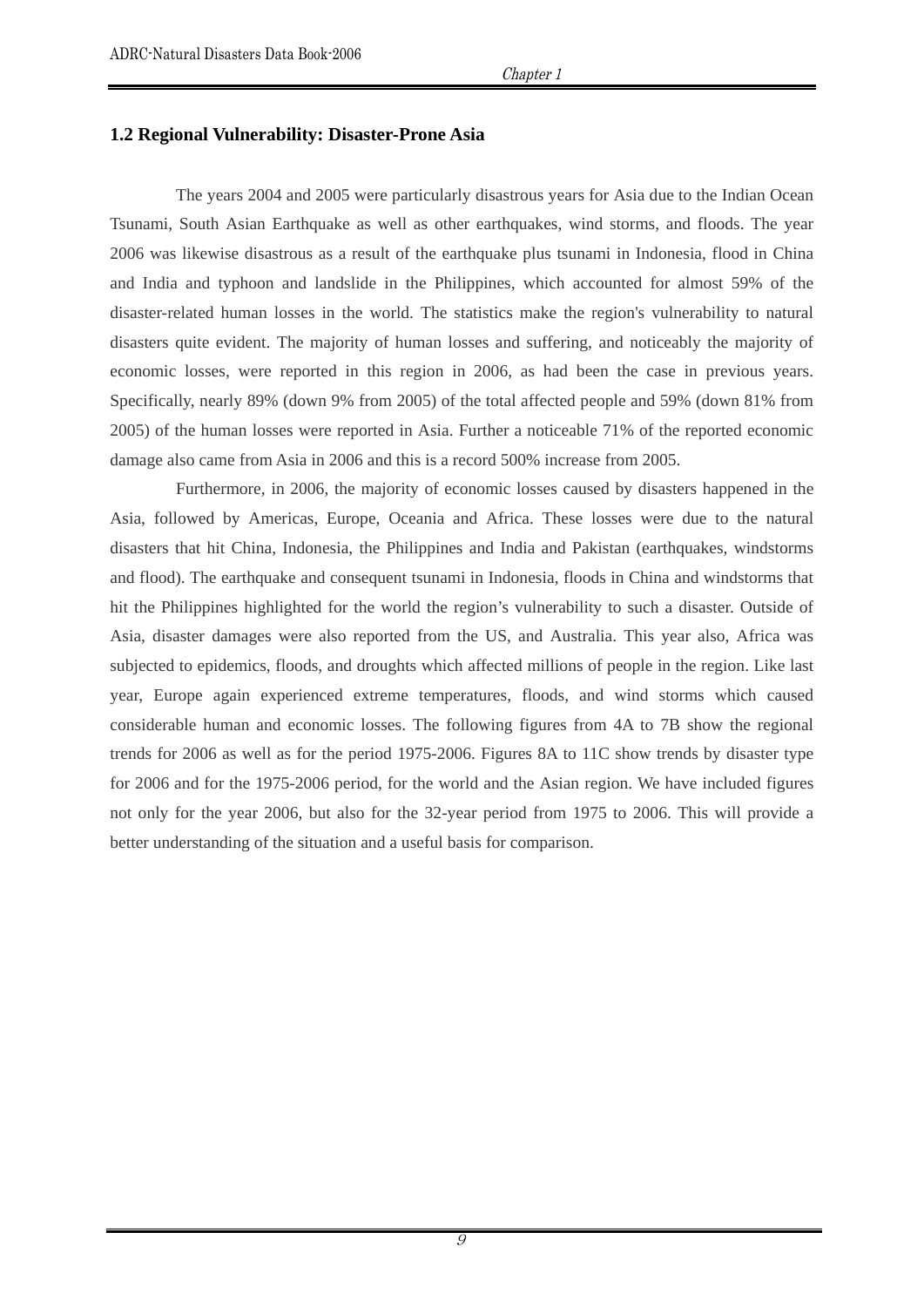# **Figure 4A Proportion of Disasters by Region, 1975-2006**



**Source: CRED-EMDAT, Université Catholique de Louvain, Brussels, Belgium, 2006** 



**Figure 4B Proportion of Disasters by Region, 2006**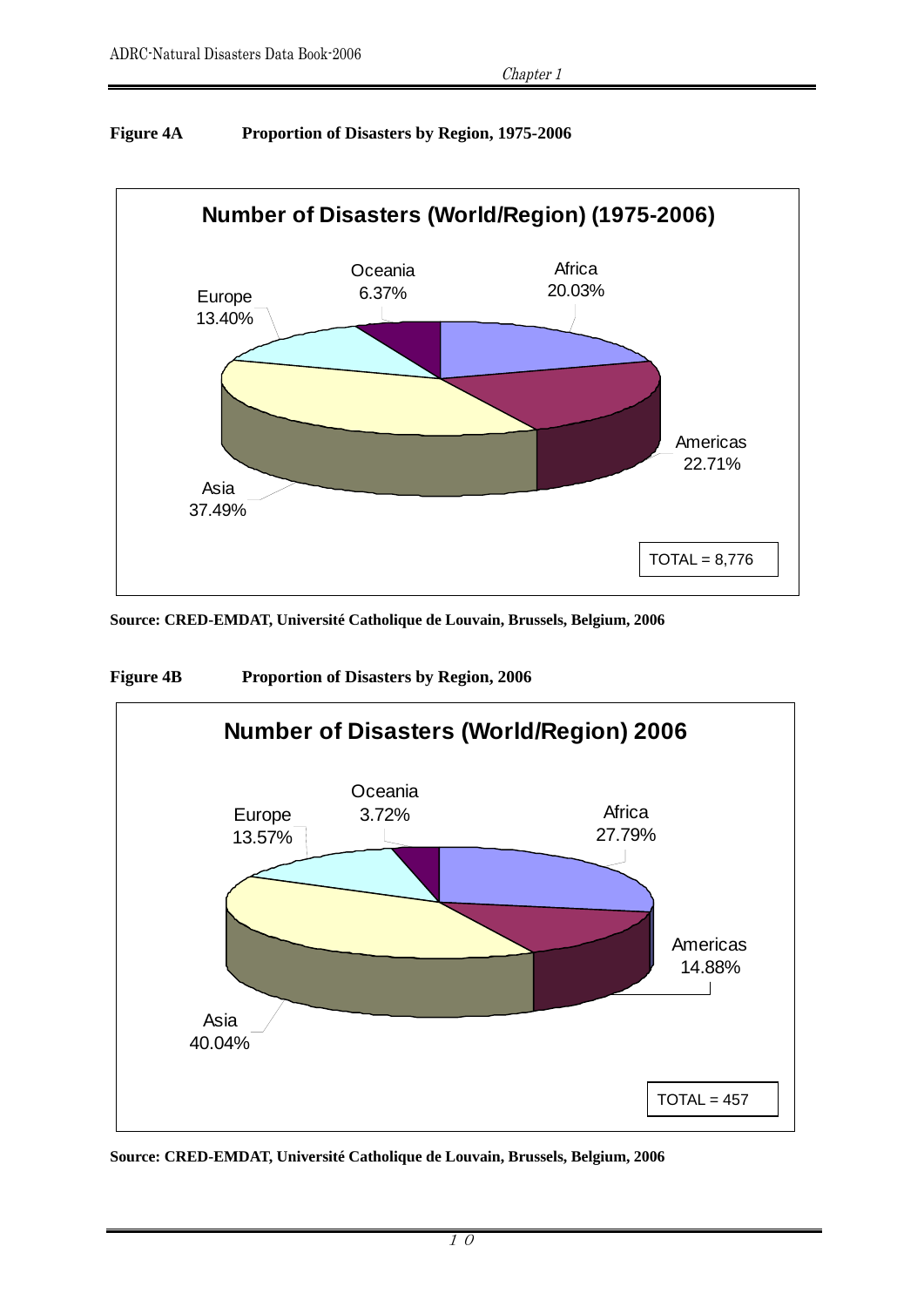

# **Figure 5A Proportion of People Killed by Region, 1975-2006**

**Source: CRED-EMDAT, Université Catholique de Louvain, Brussels, Belgium, 2006** 

**Figure 5B Proportion of People Killed by Region, 2006** 

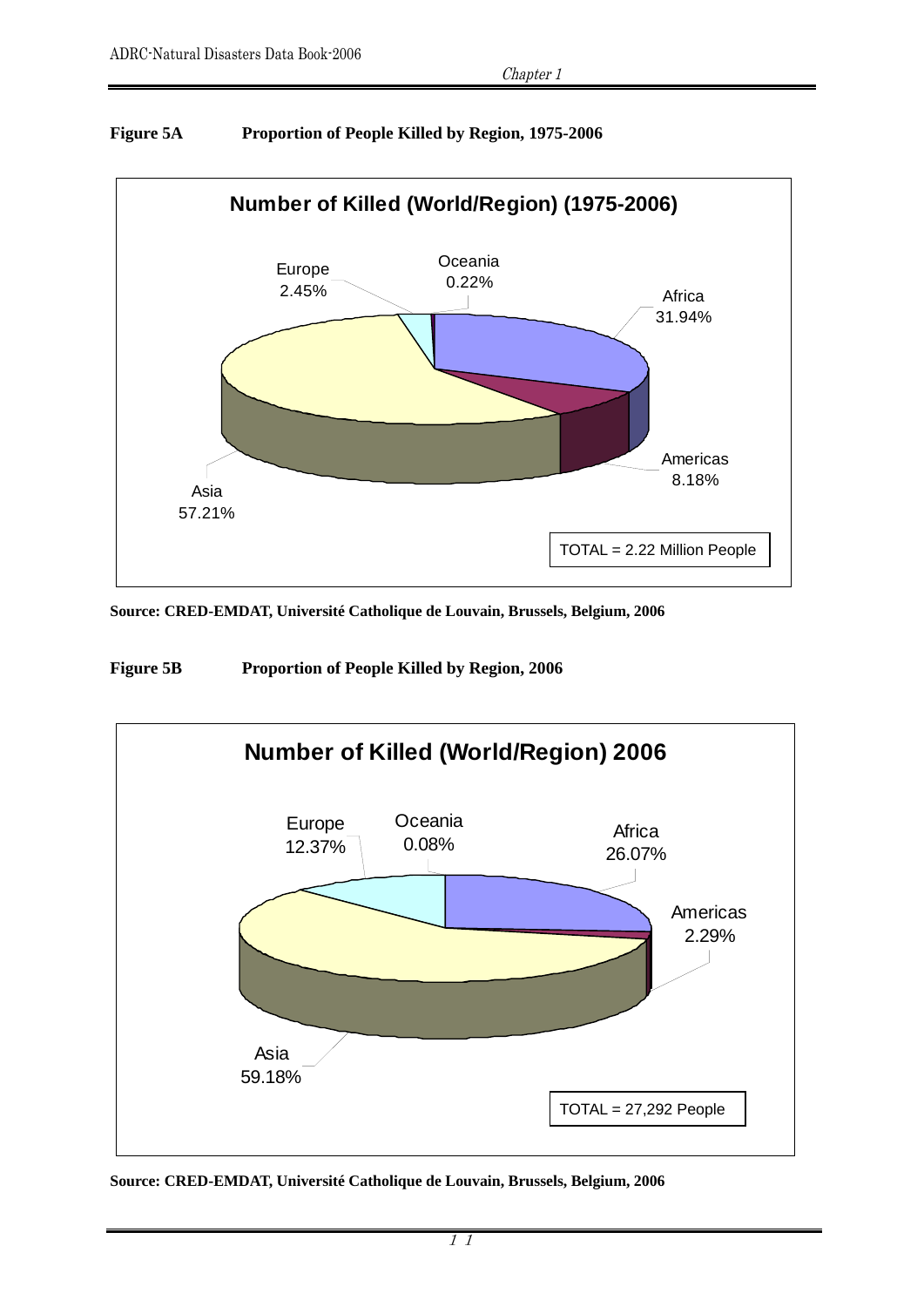# **Figure 6A Proportion of Total Affected People by Region, 1975-2006**



**Source: CRED-EMDAT, Université Catholique de Louvain, Brussels, Belgium, 2006** 

**Figure 6B Proportion of Total Affected People by Region, 2006** 

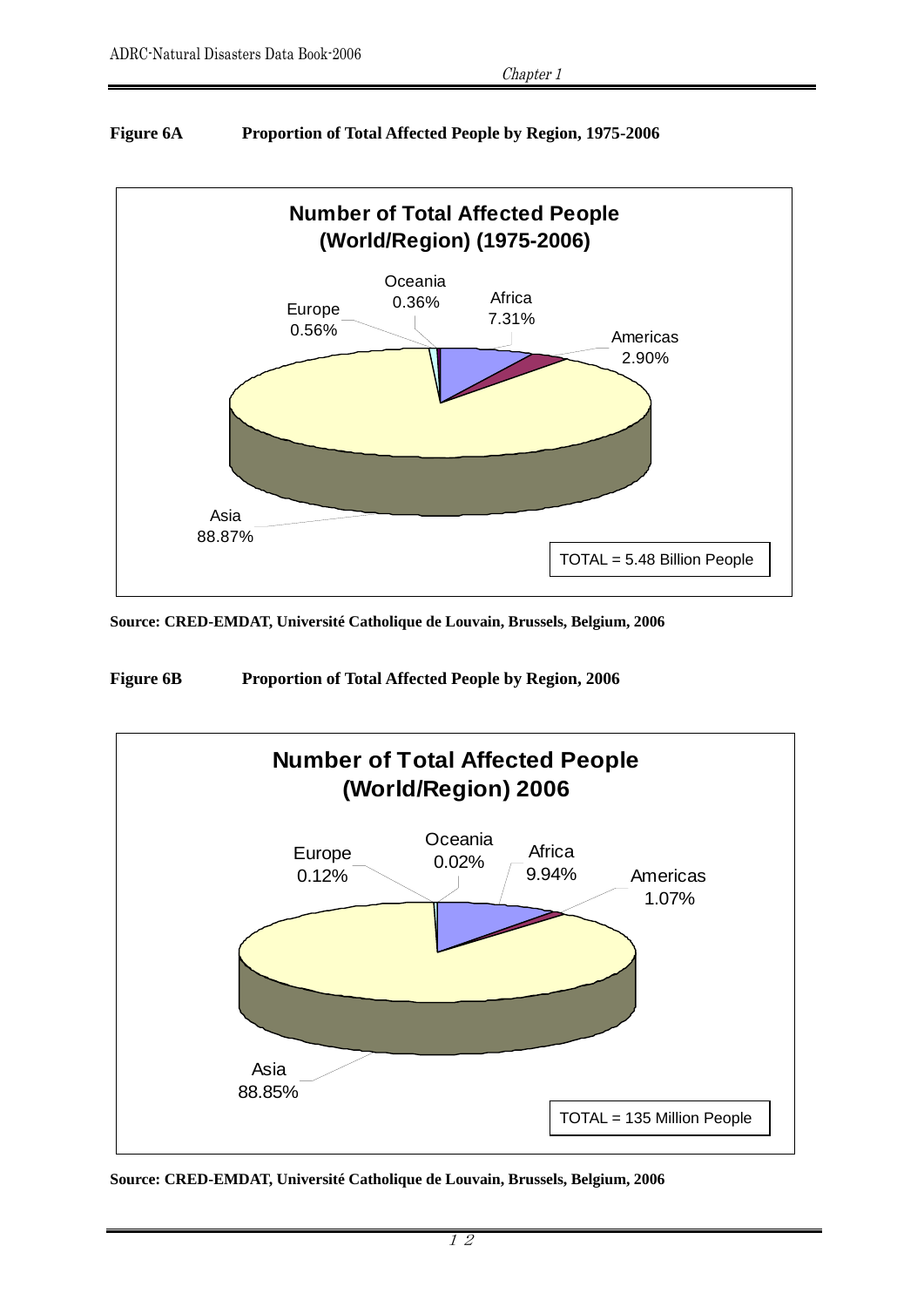

# **Figure 7A Proportion of Damage by Region, 1975-2006**

**Source: CRED-EMDAT, Université Catholique de Louvain, Brussels, Belgium, 2006** 

**Figure 7B Proportion of Damage by Region, 2006** 

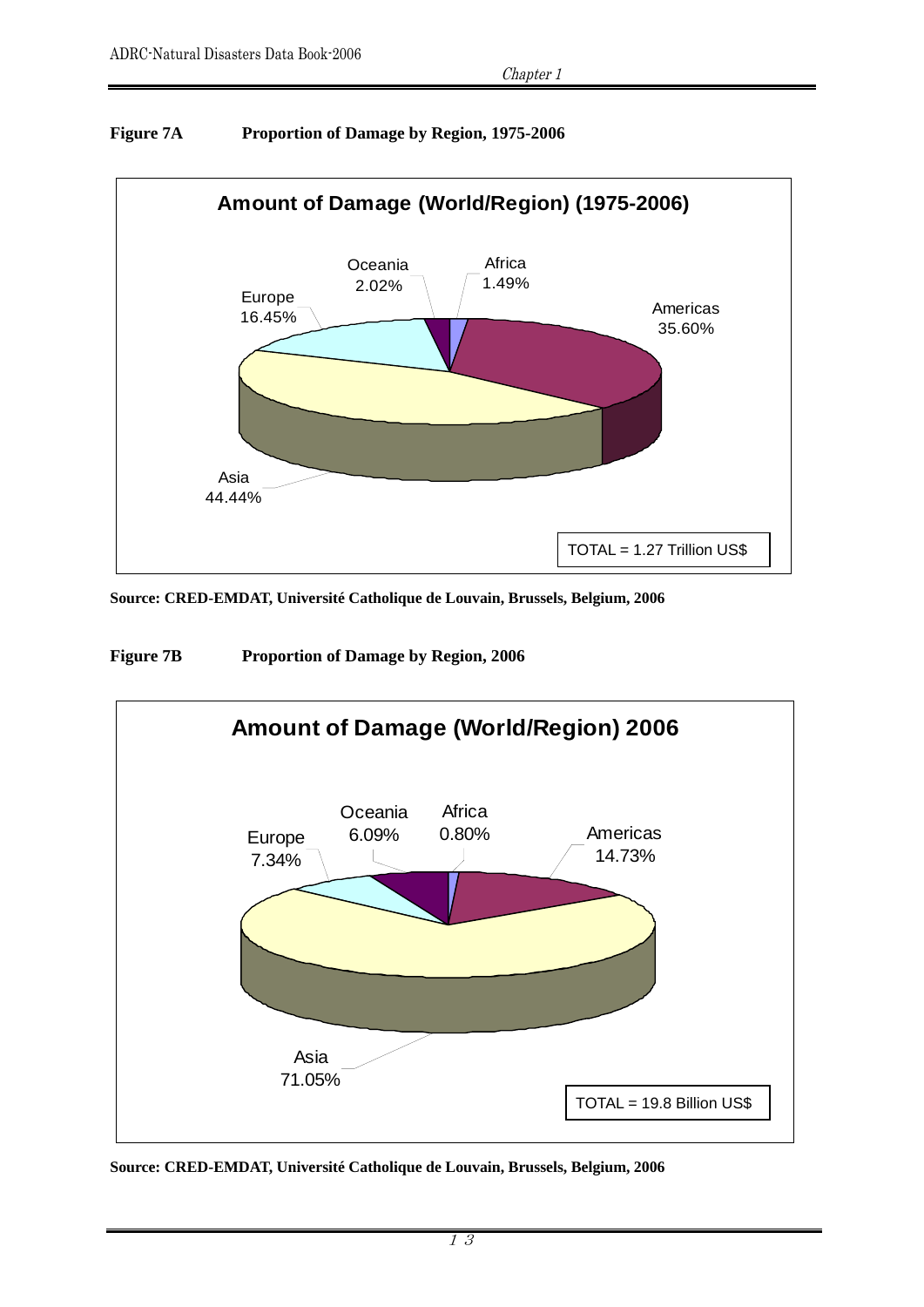

# **Figure 8A Proportion of Disasters Worldwide by Type, 1975-2006**

**Source: CRED-EMDAT, Université Catholique de Louvain, Brussels, Belgium, 2006** 

**Figure 8B Proportion of Disasters Worldwide by Type, 2006** 

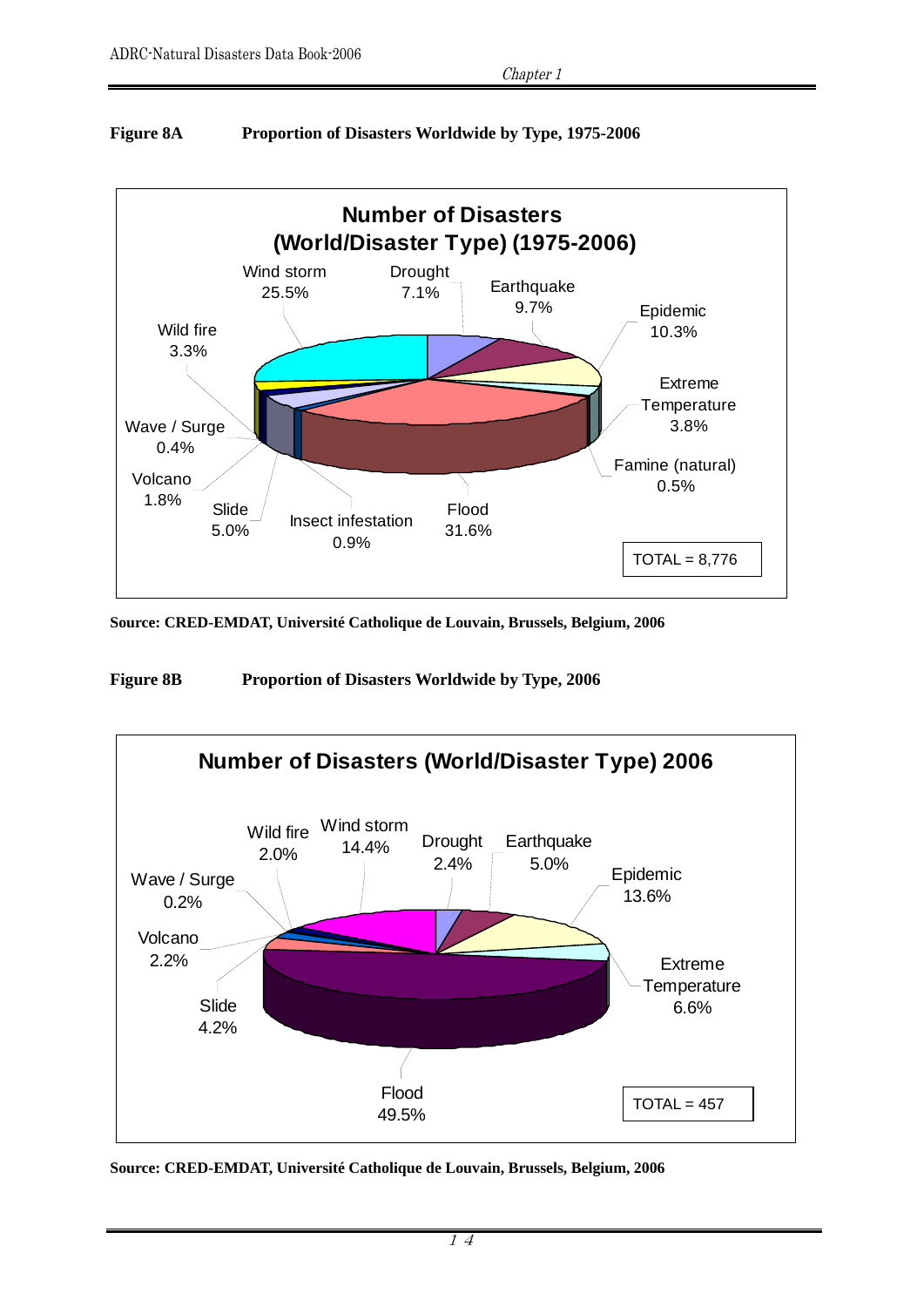

# **Figure 8C Proportion of Disasters in Asia by Type, 2006**

**Source: CRED-EMDAT, Université Catholique de Louvain, Brussels, Belgium, 2006** 



**Figure 9A Proportion of People Killed Worldwide by Type of Disaster, 1975-2006** 

**Source: CRED-EMDAT, Université Catholique de Louvain, Brussels, Belgium, 2006**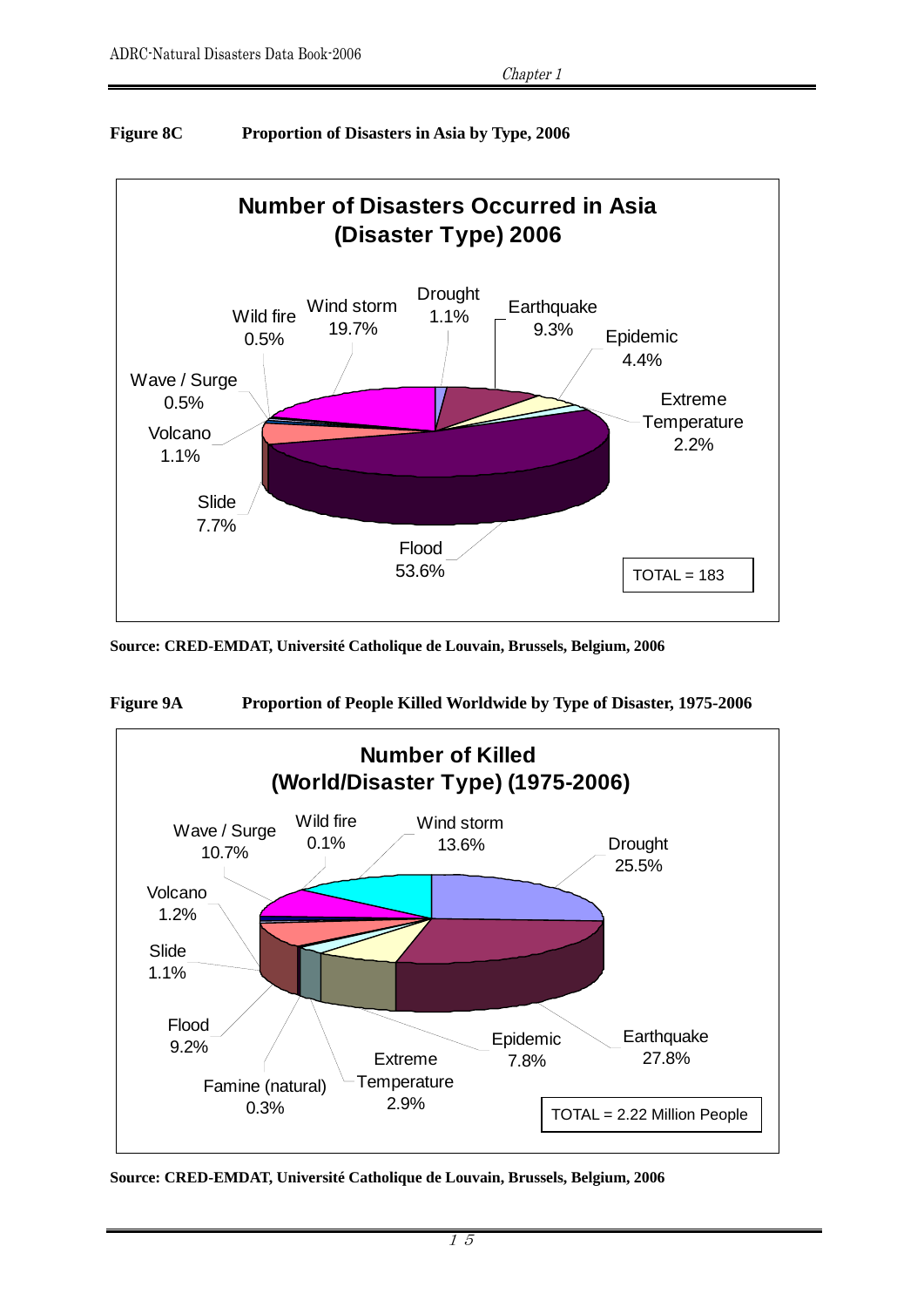

# **Figure 9B Proportion of People Killed Worldwide by Type of Disaster, 2006**

**Source: CRED-EMDAT, Université Catholique de Louvain, Brussels, Belgium, 2006** 

**Figure 9C Proportion of People Killed in Asia by Type of Disaster, 2006** 

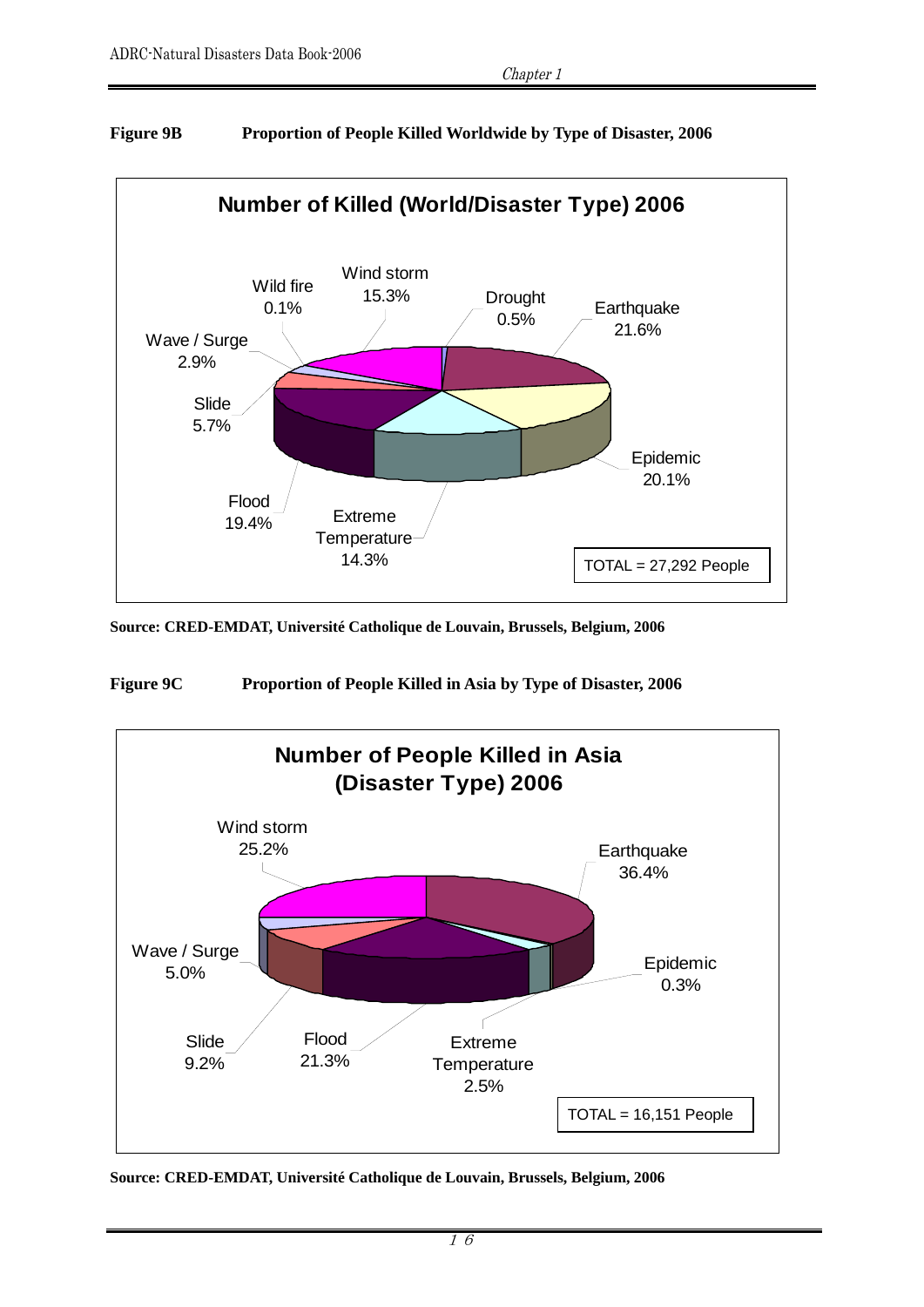# **Figure 10A Proportion of Total Affected People Worldwide by Type of Disaster, 1975-2006**



**Source: CRED-EMDAT, Université Catholique de Louvain, Brussels, Belgium, 2006** 

**Figure 10B Proportion of Total Affected People Worldwide by Type of Disaster, 2006** 

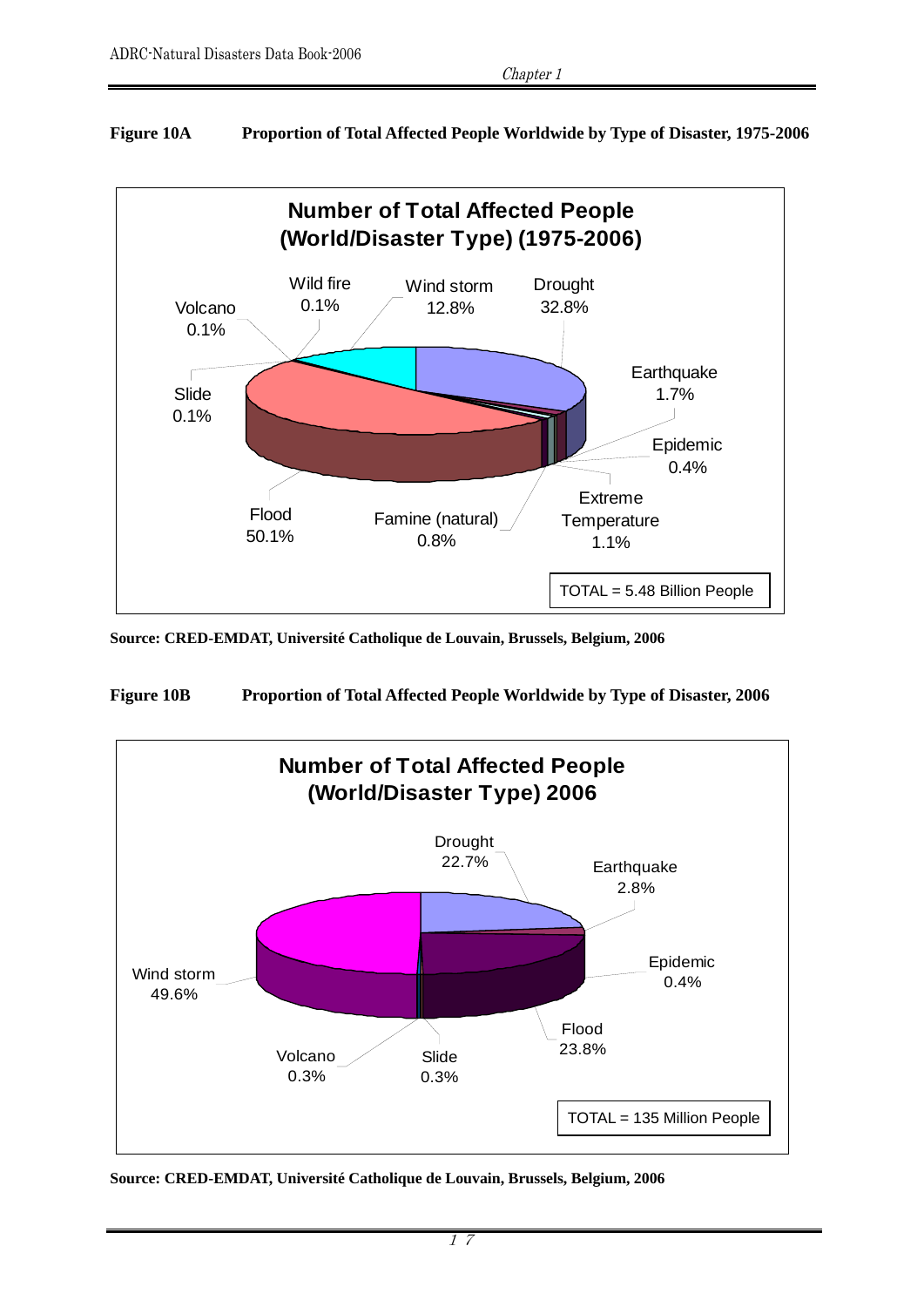

# **Figure 10C Proportion of Total Affected People in Asia by Type of Disaster, 2006**

**Source: CRED-EMDAT, Université Catholique de Louvain, Brussels, Belgium, 2006** 

**Figure 11A Proportion of Damage Worldwide by Type of Disaster, 1975-2006** 



**Source: CRED-EMDAT, Université Catholique de Louvain, Brussels, Belgium, 2006**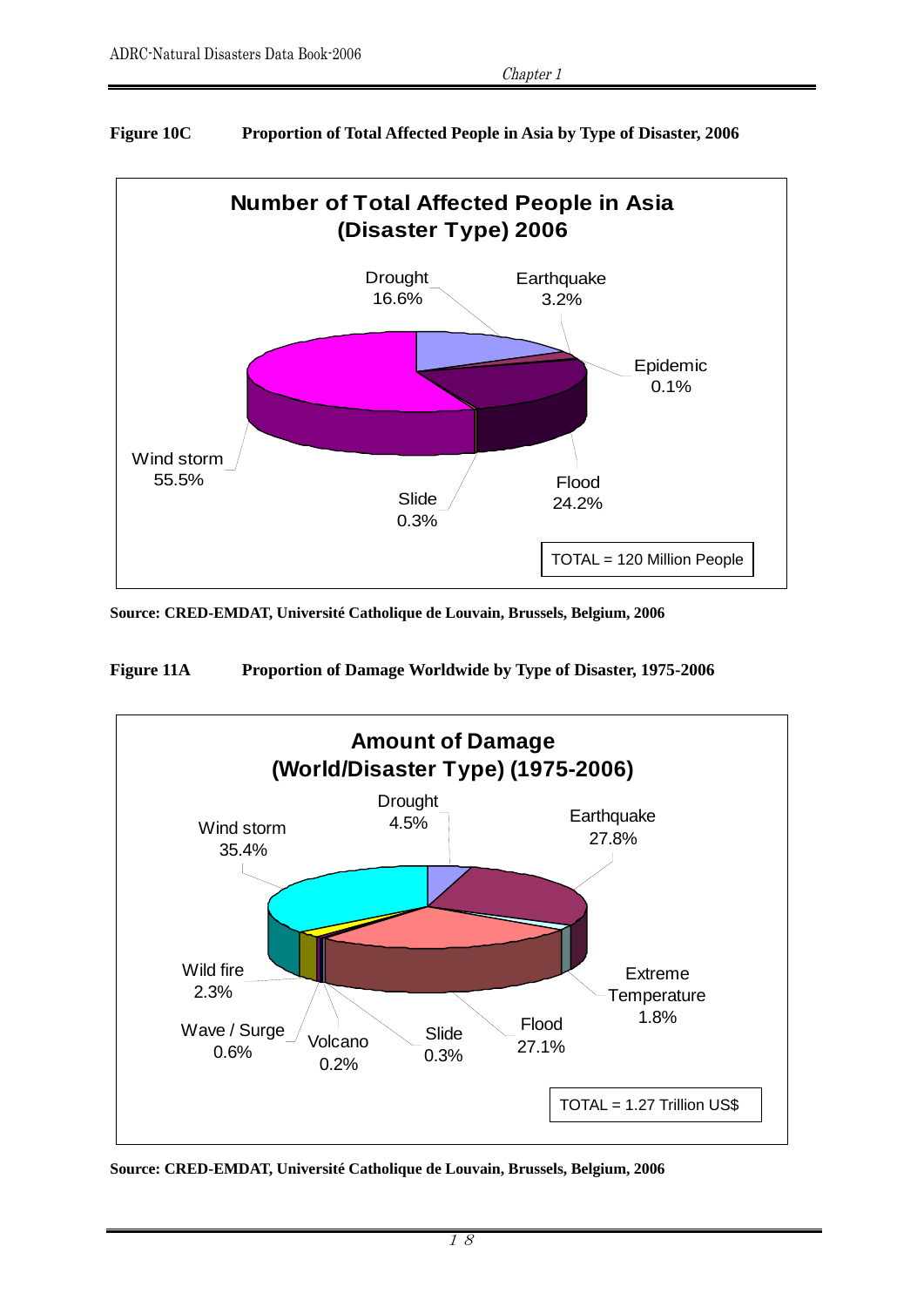

# **Figure 11B Proportion of Damage Worldwide by Type of Disaster, 2006**

**Source: CRED-EMDAT, Université Catholique de Louvain, Brussels, Belgium, 2006** 

**Figure 11C Proportion of Damage in Asia by Type of Disaster, 2006** 

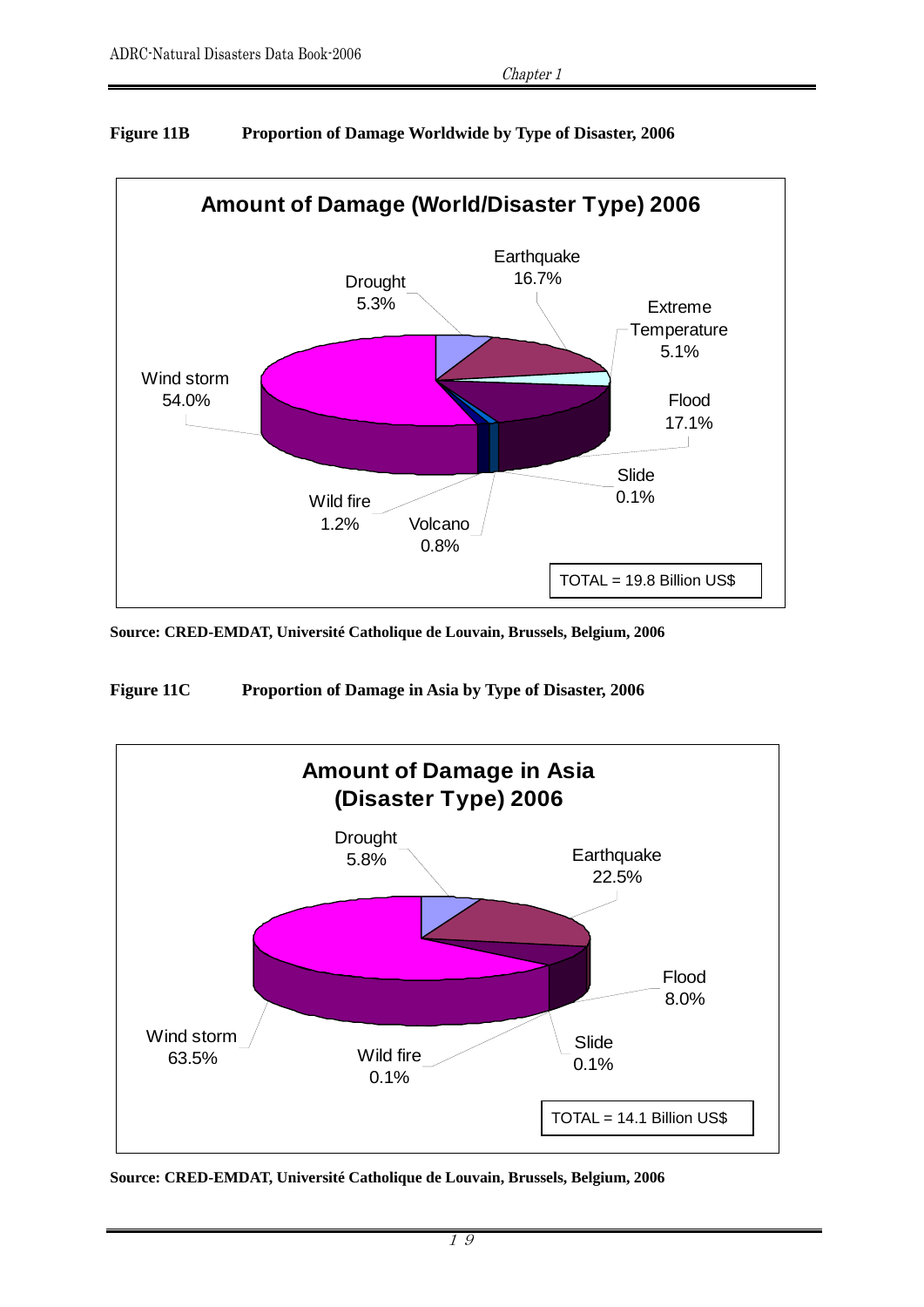Based on data related to disaster types and their impact on societies and economies in 2006, we can conclude that the Asian region has been deeply affected by both geo-physical disasters like earthquakes and tsunamis, as well as hydro-meteorological disasters like floods and wind storms. In contrast to the past years, Asia was not much affected by extreme temperatures and droughts in 2005. In 2006, Asia mainly experienced earthquakes, tsunami, windstorms, floods and slides, and these were really harmful to the development in the region. A comparative analysis can be made from past analytical studies of disasters and the ADRC's "20th Century Asian Natural Disasters Data Book." Socio-economic and cultural dimensions specific to the Asian region provide some explanation of the large number of affected people in spite of a relatively small amount of real economic damage as compared to previous years. But the 2004 Indian Ocean Tsunami, the 2005 South Asian Earthquake and 2006 disasters in China, Indonesia and the Philippines changed this perception and prompted the Asian region to adopt appropriate countermeasures. The great amount of human suffering and related financial losses in this region substantially hinder development activities. The above figures clearly illustrate this trend by disaster type for Asia and the rest of the world. The following chapters will also help us better understand regional differences in the characteristics of various types of disasters.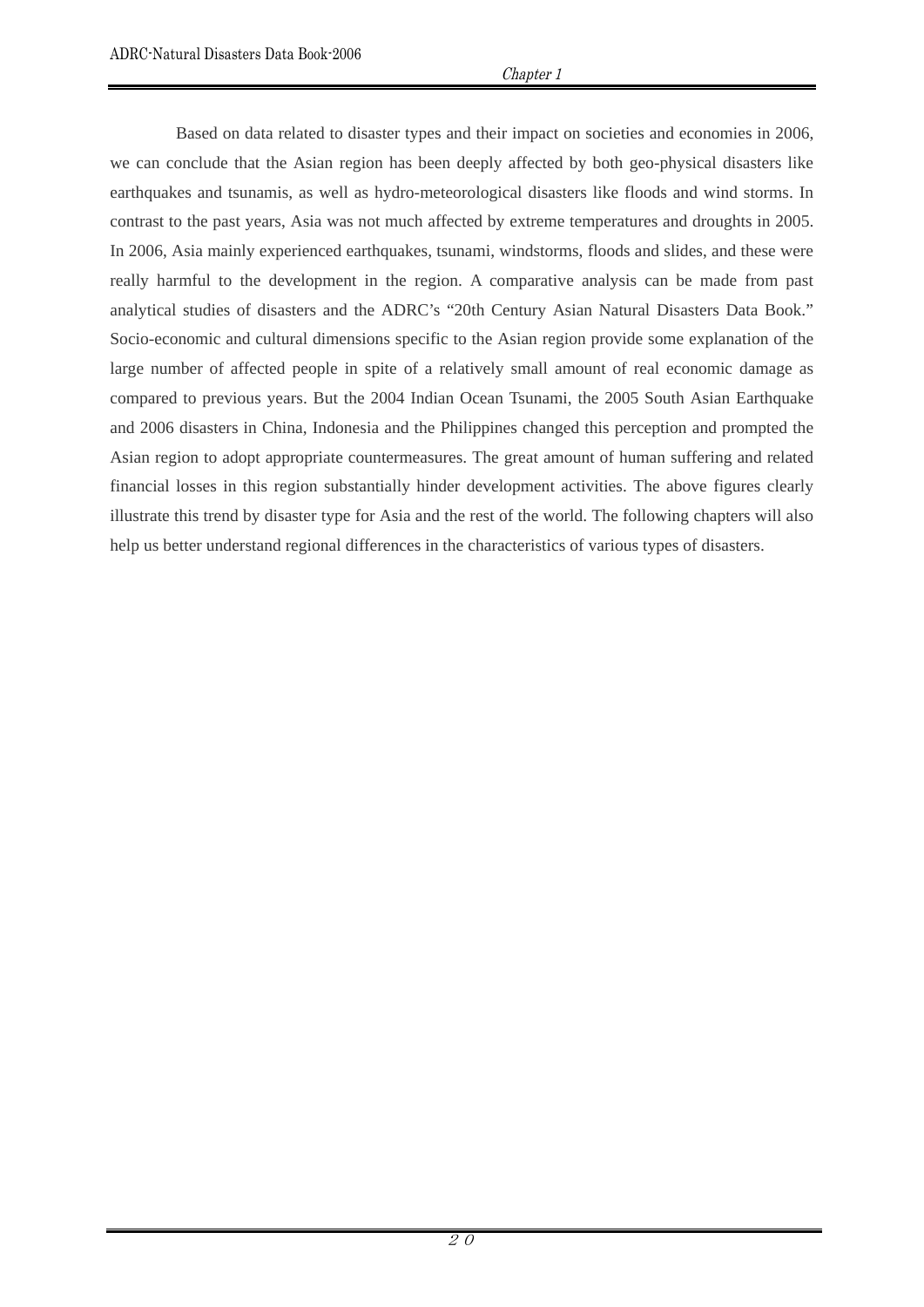$\overline{a}$ 

#### **1.3 Vulnerabilities of Countries with Small Economies and Populations**

It is obvious that countries with small economies and populations suffer more, even when only minor disasters occur. The following tables show the ranks of actual disasters in terms of the number of people killed, the number of people affected, and the amount of damage, as well as the change in the actual (real) rank when compared to the population and GNI (Gross National Income-Atlas method).[3](#page-20-0)

 Tables 4 to 9 show that while the actual damage in terms of human and economic losses are small, the effects on the population and the country's economy can be large in comparison with the population and GNI of these countries. Accordingly, this comparison reveals that countries with smaller economies and populations can not bear heavy damage in terms of loss share to population and GNI. For example, Table 4 ranks disaster events according to the number of people killed. Table 5 ranks those events according to the ratio of people killed to the total population. In Table 5, we can see African countries with smaller populations account for a larger share of human losses. While the disaster in Namibia ranked at 199, Chad at 68, Somalia at 67, Angola at 55, and the Guinea at 43 in Table 4 (the actual number of people killed), they all were ranked within the top 25 in Table 5, based on the share of their human loss to their respective population. Similar observations can be made from Tables 6, 7, 8, and 9 in terms of affected people and economic damage, underscoring the vulnerability of small states.

<span id="page-20-0"></span><sup>3</sup> Here we used the values from World Bank, 2005 GNI data and definition on atlas method GNI calculation.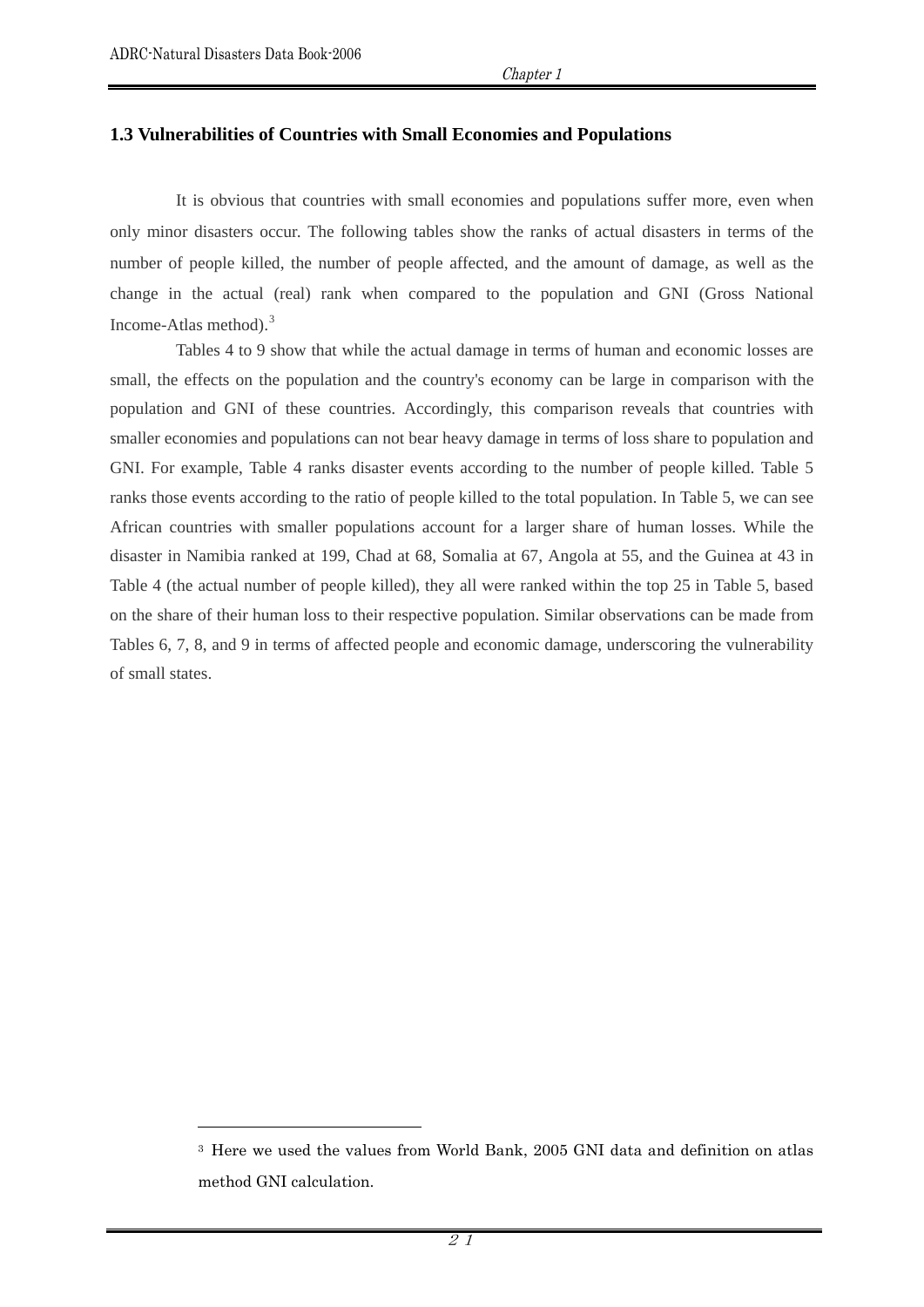#### Chapter 1

| Rank              | Country            | Region                    | <b>DisType</b>                          | <b>DisSubset</b>             | <b>DisName</b>                                     | Month            | Day          | Killed | <b>Injured</b> | Homeless | <b>Affected</b> | TotAff            | Damage<br>US\$<br>(500s) | Location                                                                                                                               |
|-------------------|--------------------|---------------------------|-----------------------------------------|------------------------------|----------------------------------------------------|------------------|--------------|--------|----------------|----------|-----------------|-------------------|--------------------------|----------------------------------------------------------------------------------------------------------------------------------------|
| $\mathbf{1}$      | Indonesia          | South-<br>Eastern<br>Asia |                                         | Earthquake Earthquake        |                                                    | 5                | 27           | 5778   | 137883         | 699295   | 2340745         | 3177923           | 3100000                  | Yogyakarta, Central Java                                                                                                               |
| $\overline{c}$    | Angola             | Middle<br>Africa          | Epidemic                                | <b>Diarrhoeal</b><br>Enteric | Cholera                                            | $\sqrt{2}$       | 13           | 2179   |                |          | 50893           | 50893             |                          | Luanda, Bengo, Kwanza Norte<br>Benguela, Huambo, Malanje,<br>Namibe, Bie, Huila, Kwanza Sul,<br>Uige, Zaire, Lunda-Norte,              |
| 3                 | Philippines        | South-<br>Eastern<br>Asia | Wind<br>Storm                           | Typhoon                      | Durian<br>(Reming)                                 | 11               | 30           | 1399   | 2143           |          | 2560374         | 2562517           | 66400                    | Daraga town, Bicol region<br>(Albay province), Catanduanes,<br>Camarines, Sorgoson, Mindoro,<br>Marinduque, Batangas, Laguna           |
| $\overline{4}$    | Philippines        | South-<br>Eastern<br>Asia | Slides                                  | Landslide                    |                                                    | $\sqrt{2}$       | 17           | 1112   | 19             |          | 3272            | 3291              | 2203                     | Baranguay Guinsaugon (St<br>Bernard, Southern Leyte)                                                                                   |
| 5                 | Netherland<br>s    | Western<br>Europe         | Extreme<br><b>Temperatur</b><br>$\rm e$ | Heat wave                    |                                                    | $\tau$           | 15           | 1000   |                |          |                 |                   |                          |                                                                                                                                        |
| 6                 | Belgium            | Western<br>Europe         | Extreme<br>Temperatur<br>$\rm e$        | Heat wave                    |                                                    | 6                |              | 940    |                |          |                 |                   |                          |                                                                                                                                        |
| $\overline{\tau}$ | China, P<br>Rep    | Eastern<br>Asia           | Wind<br>Storm                           | Typhoon                      | <b>Bilis</b>                                       | $\boldsymbol{7}$ | 16           | 820    |                |          |                 | 29622000 29622000 | 3325000                  | Fujian, Hunan, Guangdong,<br>Jiangxi, Zhejiang, Guangxi<br>provinces                                                                   |
| 8                 | Indonesia          | South-<br>Eastern<br>Asia | Wave/<br>Surge                          | Tsunami                      |                                                    | $\boldsymbol{7}$ | 17           | 802    | 543            |          | 35000           | 35543             | 2000                     | i asikmalaya, Ciamis, Sukabumi<br>Garut (West Java province),<br>Cilacap, Kebumen, Banyumas<br>(Central java province), Gunung         |
| 9                 | Ukraine            | Eastern<br>Europe         | Extreme<br>Temperatur<br>$\rm e$        | Cold Wave                    |                                                    | $\,1$            | 16           | 801    | 9600           |          | 50000           | 59600             |                          | Kiev                                                                                                                                   |
| 10                | Ethiopia           | Eastern<br>Africa         | Flood                                   | Flash<br>Flood               |                                                    | $\,$ 8 $\,$      | 5            | 498    | 96             |          | 10000           | 10096             | 3200                     | Dire Dawa city, Addiq Ketema,<br>Genfele, Coca Cola, Aftessa<br>districts                                                              |
| $1\,1$            | Sudan              | Northern<br>Africa        | Epidemic                                | Diarrhoeal<br>Enteric        | Cholera                                            | $\,1$            | 28           | 476    |                |          | 15711           | 15711             |                          | Jemai Equatria, east Equatria,<br>Western Equatria, Upper Nile,<br>Jonglei, Lakes, Unity, Northern<br>Bahr el Ghazel, Yei, Juba, Kajo- |
| 12                | Botswana           | Southern<br>Africa        | Epidemic                                | <b>Diarrhoeal</b><br>Enteric | Acute<br>diarrhoeal<br>syndrome                    | $\,1$            |              | 470    |                |          | 22264           | 22264             |                          | Francistown, S/Palapye, Boteti,<br>Tutume, Bobirwa, Phikwe,<br>Kweneng East, Kanye, Lobatse,<br>N/West, Mahalapye, Goodhope            |
| 13                | Sudan              | Northern<br>Africa        | Epidemic                                | Meningitis                   | Meningococca<br>1 disease                          | 12               | 3            | 382    |                |          | 3436            | 3436              |                          | Twic, Wau, Tanj, Gogerial<br>counties (Bahr Al Gazal state),<br><b>Unity State</b>                                                     |
| 14                | China, P<br>Rep    | Eastern<br>Asia           | Wind<br>Storm                           | Typhoon                      | Saomai                                             | 8                | 10           | 373    |                |          | 5920000         | 5920000           | 1500000                  | Zhejiang, Fujian provinces                                                                                                             |
| 15                | Ethiopia           | Eastern<br>Africa         | Flood                                   | Flash<br>Flood               |                                                    | 8                | 13           | 364    |                |          | 8000            | 8000              |                          | Amorate, Gangato villages<br>(North, near Turkana lake),<br>Souith Omo zone (Southern<br>Nation and Nationalities People's             |
| 16                | Korea Den<br>P Rep | Eastern<br>Asia           | Flood                                   | Flash<br>Flood               |                                                    | $\overline{7}$   | 12           | 278    |                | 84500    |                 | 84500             |                          | South Pyongan, North Hwanghe<br>Kangwon, South Hamgyong<br>provinces                                                                   |
| 17                | Burkina<br>Faso    | Western<br>Africa         |                                         | Epidemic Meningitis          | Meningococca<br>1 disease                          | 1                | $\mathbf{1}$ | 246    |                |          | 2000            | 2000              |                          | Bantora, Barsologo, Borono,<br>Bousse, Dande,<br>Dano, Diebougou, Djibo, Bobo-<br>Dioulasso, Gaoua, Gourcy,                            |
| 18                | Indonesia          | South-<br>Eastern<br>Asia | Flood                                   | Flash<br>Flood               |                                                    | 12               | 23           | 236    |                |          | 300000          | 300000            |                          | Langkat, Mendaling Natal<br>districts (North Sumatra<br>province), Nanggroe Aceh<br>Darussalam, Riau provinces                         |
| 19                | Indonesia          | South-<br>Eastern<br>Asia | Flood                                   | Flash<br>Flood               |                                                    | 6                | 19           | 236    | 56             | 670      | 28505           | 29231             | 55200                    | зіпјаі, теперопіо, виникишоа,<br>Bantaeng, Luwu Utara, Bone,<br>Gowa, Sidrap, Selayar, Wajo,<br>Soppeng (South Sulawesi                |
| 20                | Philippines        | South-<br>Eastern<br>Asia | Wind<br>Storm                           | Typhoon                      | Xangsane<br>(Milenyo)                              | 9                | 27           | 228    | 406            |          | 3842000         | 3842406           | 113000                   | Luzon, Manilla, Panay Isl.                                                                                                             |
| 21                | Ethiopia           | Eastern<br>Africa         | Epidemic                                | Diarrhoeal<br>Enteric        | Acute Watery<br>Diarrheal<br>syndrome              | $\overline{4}$   | 15           | 219    |                |          | 21882           | 21882             |                          | Oromiya, Amhara, Somali,<br>Tigray, Southern Nation<br>Nationalities, People Region,<br>Afar, Addis Abeba city                         |
| 22                | Viet Nam           | South-<br>Eastern<br>Asia | Wind<br>Storm                           | Tropical<br>storm            | Chanchu<br>(Caloy)                                 | 5                | 17           | 204    |                |          | 600000          | 600000            |                          |                                                                                                                                        |
| 23                | Sudan              | Northern<br>Africa        | Epidemic                                | Diarrhoeal<br>Enteric        | Acute Watery<br>Diarrhoeal<br>Syndrome/Ch<br>olera | $\overline{4}$   | 21           | 196    |                |          | 5757            | 5757              |                          | Khartoum, North Kordofan,<br>South Kordofan, White Nile,<br>River Nile, South Darfur, Gezira,<br>Kassala (North Dudan)                 |
| 24                | Poland             | Eastern<br>Europe         | Extreme<br>Temperatur<br>$\rm e$        | Cold Wave                    |                                                    | 10               |              | 191    |                |          |                 |                   |                          |                                                                                                                                        |
| 25                | India              | Southern<br>Asia          | Flood                                   |                              |                                                    | 8                | $\,1$        | 185    |                |          | 2000000         | 2000000           |                          | Orissa, Andhra Pradesh,<br>Chhattisgarh                                                                                                |

# **Table 4: Top 25 Natural Disasters by Number of People Killed, 2006**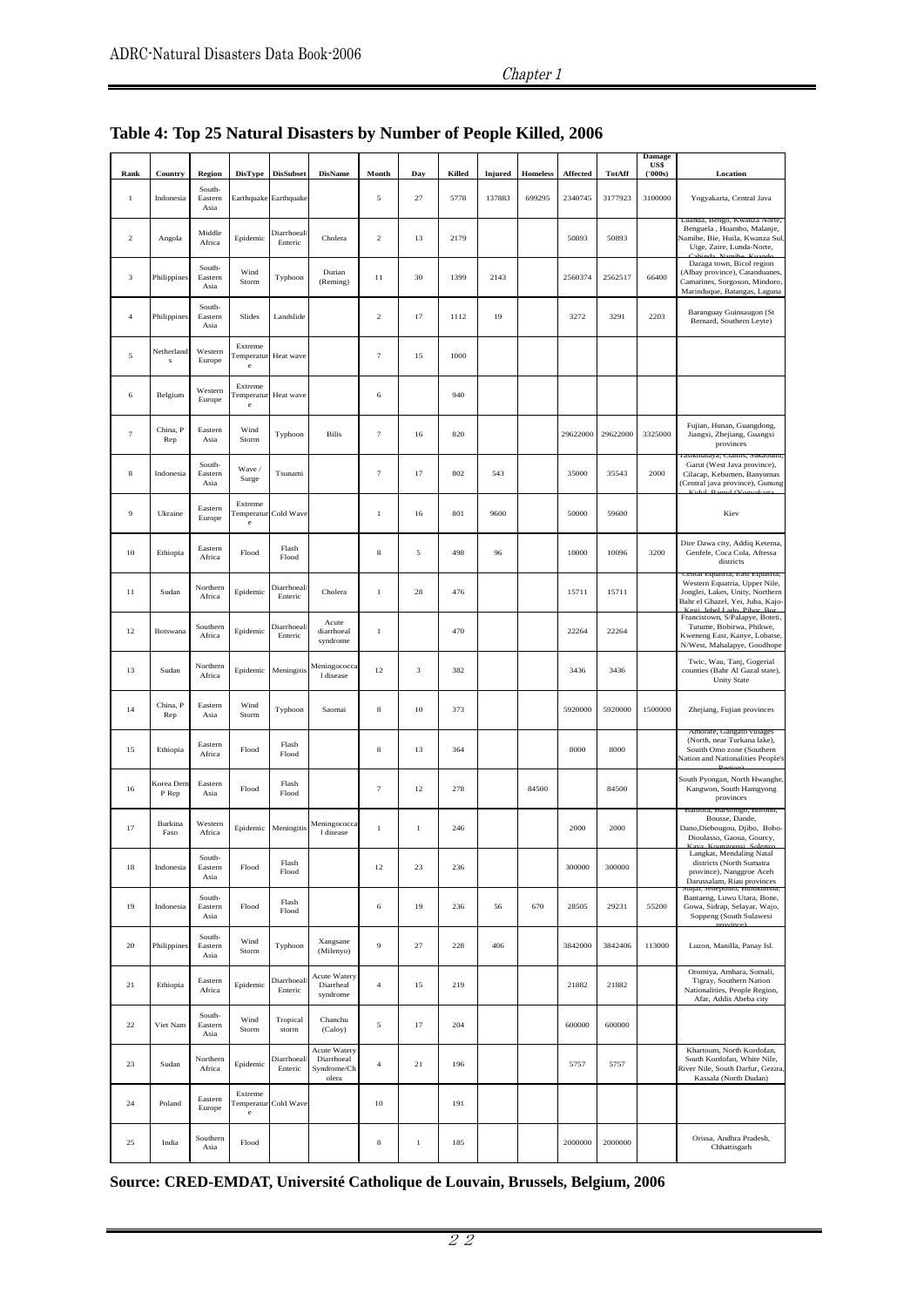| Rank<br>Killed/Popln        | Rank           |                            |                           |                       |                                 |                |              |        |                |          |          |         | Population<br>(World |          |                                   |                                                                                                                                  |
|-----------------------------|----------------|----------------------------|---------------------------|-----------------------|---------------------------------|----------------|--------------|--------|----------------|----------|----------|---------|----------------------|----------|-----------------------------------|----------------------------------------------------------------------------------------------------------------------------------|
|                             | (Killed)       | Country                    | Region                    | <b>DisType</b>        | <b>DisName</b>                  | Month          | Day          | Killed | <b>Injured</b> | Homeless | Affected | TotAff  | Fact<br>Book)        |          | Damage<br>Kill/Popln US\$ ('000s) | Location                                                                                                                         |
| 1                           | 12             | Botswana                   | Southern<br>Africa        | Epidemic              | Acute<br>diarrhoeal<br>syndrome | 1              |              | 470    |                |          | 22264    | 22264   | 1639833              | 0.000287 |                                   | Francistown, S/Palapye, Boteti,<br>Tutume, Bobirwa, Phikwe,<br>Kweneng East, Kanye, Lobatse,<br>N/West, Mahalapye, Goodhope      |
| $\overline{2}$              | $\overline{2}$ | Angola                     | Middle<br>Africa          | Epidemic              | Cholera                         | $\overline{2}$ | 13           | 2179   |                |          | 50893    | 50893   | 12127071             | 0.000180 |                                   | Luanda, Bengo, Kwanza Norte,<br>Benguela, Huambo, Malanje,<br>Namibe, Bie, Huila, Kwanza<br>Sul, Uige, Zaire, Lunda-Norte,       |
| $\ensuremath{\mathfrak{Z}}$ | 6              | Belgium                    | Western<br>Europe         | Extreme<br>Temperatur |                                 | $\,$ 6 $\,$    |              | 940    |                |          |          |         | 10379067             | 0.000091 |                                   |                                                                                                                                  |
| $\overline{4}$              | 5              | Netherland Western         | Europe                    | Extreme<br>Temperatur |                                 | $\overline{7}$ | 15           | 1000   |                |          |          |         | 16491461             | 0.000061 |                                   |                                                                                                                                  |
| -5                          | $\mathbf{1}$   | Indonesia                  | South-<br>Eastern<br>Asia | Earthquake            |                                 | 5              | 27           | 5778   | 137883         | 699295   | 2340745  | 3177923 | **********           | 0.000024 | 3100000                           | Yogyakarta, Central Java                                                                                                         |
| 6                           | 17             | Burkina<br>Faso            | Western<br>Africa         | Epidemic              | Meningoco<br>ccal<br>disease    | $\,1$          | $\mathbf{1}$ | 246    |                |          | 2000     | 2000    | 13902972             | 0.000018 |                                   | Bantora, Barsologo, Borono,<br>Bousse, Dande,<br>Dano,Diebougou, Djibo,<br>Bobo-Dioulasso, Gaoua,<br>Kaya K                      |
| $\tau$                      | 81             | Latvia                     | Northern<br>Europe        | Extreme<br>Temperatur |                                 | $\mathbf{1}$   |              | 40     |                |          |          |         | 2274735              | 0.000018 |                                   |                                                                                                                                  |
| 8                           | 9              | Ukraine                    | Eastern<br>Europe         | Extreme<br>Temperatur |                                 | $\mathbf{1}$   | 16           | 801    | 9600           |          | 50000    | 59600   | 46710816             | 0.000017 |                                   | Kiev                                                                                                                             |
| 9                           | 3              | Philippines                | South-<br>Eastern<br>Asia | Wind<br>Storm         | Durian<br>(Reming)              | 11             | 30           | 1399   | 2143           |          | 2560374  | 2562517 | 89468677             | 0.000016 | 66400                             | Daraga town, Bicol region<br>Albay province), Catanduanes<br>Camarines, Sorgoson, Mindoro<br>Marinduque, Batangas, Laguna        |
| 10                          | 37             | Burundi                    | Eastern<br>Africa         | Drought               |                                 | $\mathbf{1}$   |              | 120    |                |          | 2150000  | 2150000 | 8090068              | 0.000015 |                                   | Busoni, Bugabira, Ntega,<br>Kirundo communes (Kirundo<br>province), Ruyigi, Cankuzo,<br>Rutana, Muyinga provinces                |
| 11                          | 33             | Zambia                     | Eastern<br>Africa         | Epidemic              | Cholera                         | $\bf 8$        | 13           | 144    |                |          | 7615     | 7615    | 11502010             | 0.000013 |                                   | пуака – Каі<br>Kapiri Mposhi, Mufulira,<br>Kasempa, Copperbelt, Central,<br>Eastern, Luampala, North                             |
| 12                          | $\overline{4}$ | Philippines                | South-<br>Eastern<br>Asia | Slides                |                                 | $\sqrt{2}$     | 17           | 1112   | 19             |          | 3272     | 3291    | 89468677             | 0.000012 | 2203                              | Baranguay Guinsaugon (St<br>Bernard, Southern Leyte)                                                                             |
| 13                          | 16             | Korea Dem Eastern<br>P Rep | Asia                      | Flood                 |                                 | $\tau$         | 12           | 278    |                | 84500    |          | 84500   | 23113019             | 0.000012 |                                   | South Pyongan, North<br>Hwanghe, Kangwon, South<br>Hamgyong provinces                                                            |
| 14                          | 11             | Sudan                      | Northern<br>Africa        | Epidemic              | Cholera                         | $\mathbf{1}$   | 28           | 476    |                |          | 15711    | 15711   | 41236378             | 0.000012 |                                   | entai Equatria, East Equatria,<br>Western Equatria, Upper Nile,<br>Jonglei, Lakes, Unity, Northern<br>Bahr el Ghazel, Yei, Juba, |
| 15                          | 43             | Guinea                     | Western<br>Africa         | Epidemic              | Cholera                         | $\,1$          |              | 111    |                |          | 173      | 173     | 9690222              | 0.000011 |                                   | Gueckedou, Kissidougou,<br>N'zerekore, Lola districst of<br>Farnah and Conakry                                                   |
| 16                          | 13             | Sudan                      | Northern<br>Africa        | Epidemic              | Meningoco<br>ccal<br>disease    | 12             | 3            | 382    |                |          | 3436     | 3436    | 41236378             | 0.000009 |                                   | Twic, Wau, Tanj, Gogerial<br>counties (Bahr Al Gazal state),<br><b>Unity State</b>                                               |
| 17                          | 10             | Ethiopia                   | Eastern<br>Africa         | Flood                 |                                 | $\bf 8$        | 5            | 498    | 96             |          | 10000    | 10096   | 74777981             | 0.000007 | 3200                              | Dire Dawa city, Addiq Ketema,<br>Genfele, Coca Cola, Aftessa<br>districts                                                        |
| 18                          | 53             | Zimbabwe                   | Eastern<br>Africa         | Epidemic              | Cholera                         | 12             | 10           | 73     |                |          | 980      | 980     | 12236805             | 0.000006 |                                   | Chikomba, Buhera, Harare,<br>Manicaland, Mashonaland<br>Central, East and West,<br>Masvingo, Midlands                            |
| 19                          | 67             | Somalia                    | Eastern<br>Africa         | Flood                 |                                 | $10\,$         | 26           | 52     |                |          | 299000   | 299000  | 8863338              | 0.000006 |                                   | Beletweyne, Jalalaqsi, Jowhar<br>districts                                                                                       |
| 20                          | 55             | Angola                     | Middle<br>Africa          | Epidemic              | Cholera                         | $10\,$         | 24           | 68     |                |          |          |         | 12127071             | 0.000006 |                                   | Huila, Uige provinces                                                                                                            |
| 21                          | 27             | Afghanista                 | Southern<br>Asia          | Flood                 |                                 | 11             | 16           | 166    |                |          | 17575    | 17575   | 31056997             | 0.000005 |                                   | Murghab, Ghormach,<br>Balamourghab district (Baghdis<br>province)                                                                |
| $22\,$                      | 68             | Chad                       | Middle<br>Africa          | Flood                 |                                 | 9              | 5            | 52     |                |          |          |         | 9944201              | 0.000005 |                                   | N'Djamena, Sahr, Doba, B饕<br>idja, Gor · Pala, Kouma<br>(Western and Southwestern)                                               |
| $23\,$                      | 32             | Nepal                      | Southern<br>Asia          | Slides                |                                 | $\bf 8$        | 26           | 147    |                | 80000    |          | 80000   | 28287147             | 0.000005 |                                   | sanke, Baruya, Acnnam,<br>Chitwan, Makwanpur,<br>Tanahun, Tehrathum,<br>Nawalparasi, Kailali districts                           |
| 24                          | 24             | Poland                     | Eastern<br>Europe         | Extreme<br>Temperatur |                                 | $10\,$         |              | 191    |                |          |          |         | 38536869             | 0.000005 |                                   |                                                                                                                                  |
| 25                          | 199            | Namibia                    | Southern<br>Africa        | Epidemic              | Polio                           | 5              | $\tau$       | $10\,$ |                |          | 47       | 47      | 2044147              | 0.000005 |                                   | Aranos (Mariental), Windhoek,<br>Engela, Okahaon Oshakati<br>(Oshana), Okahandja<br>Otjozondjupa)                                |

# **Table 5: Top 25 Natural Disasters by the Ratio of People Killed to the Total Population, 2006**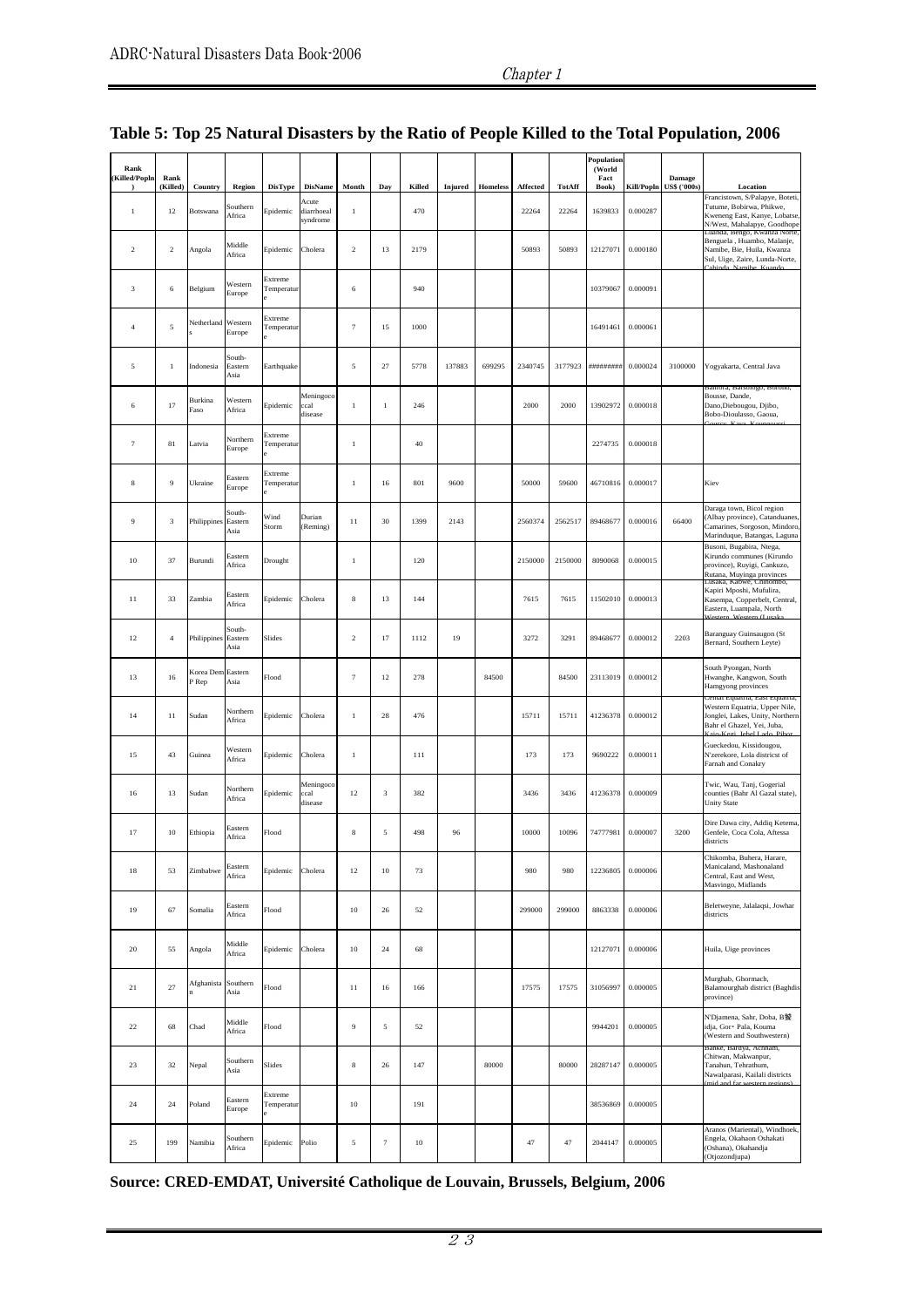#### Chapter 1

| Rank             | Country                  | <b>Region</b>             | <b>DisType</b> | <b>DisSubset</b>           | <b>DisName</b>        | Month            | Day    | Killed         | <b>Injured</b> | Homeless | Affected | TotAff   | Damage US\$<br>('000s) | Location                                                                                                                        |
|------------------|--------------------------|---------------------------|----------------|----------------------------|-----------------------|------------------|--------|----------------|----------------|----------|----------|----------|------------------------|---------------------------------------------------------------------------------------------------------------------------------|
| $\,$ 1           | China, P<br>Rep          | Eastern<br>Asia           | Wind<br>Storm  | Typhoon                    | <b>Bilis</b>          | $\tau$           | 16     | 820            |                |          | 29622000 | 29622000 | 3325000                | Fujian, Hunan, Guangdong,<br>Jiangxi, Zhejiang, Guangxi<br>provinces                                                            |
| $\,2$            | China, P<br>Rep          | Eastern<br>Asia           | Drought        | Drought                    |                       | $\bf8$           |        |                |                |          | 18000000 | 18000000 | 817000                 | Sichuan, Guizhou,<br>Zhejiang, Anhui, Jiangxi,<br>Hunana, Hubei provinces                                                       |
| 3                | China, P<br>Rep          | Eastern<br>Asia           | Wind<br>Storm  | Typhoon                    | Prapiroon             | $\bf8$           | 3      | 89             |                |          | 10000000 | 10000000 | 900000                 | Guangdong, Guangxi,<br>Hainan provinces                                                                                         |
| $\overline{4}$   | China, P<br>Rep          | Eastern<br>Asia           | Wind<br>Storm  | Cyclone                    | Kaemi                 | $\tau$           | 24     | 109            |                |          | 6531000  | 6531000  | 367000                 | Jiangxi, Fujian, Zhejiang,<br>Guangdong, Hunan                                                                                  |
| 5                | India                    | Southern<br>Asia          | Flood          |                            |                       | $\boldsymbol{7}$ | 28     | 161            | 65             |          | 6000000  | 6000065  |                        | Andhra Pradesh, Gujarat,<br>Maharashtra, Chhattisgarh<br>Rajasthan, Madhya<br>Pradesh, Orissa, Karnataka                        |
| 6                | China, P<br>Rep          | Eastern<br>Asia           | Wind<br>Storm  | Typhoon                    | Saomai                | $\bf8$           | 10     | 373            |                |          | 5920000  | 5920000  | 1500000                | Zhejiang, Fujian provinces                                                                                                      |
| $\tau$           | China, P<br>Rep          | Eastern<br>Asia           | Flood          |                            |                       | 6                | 8      | 21             | 24             |          | 4600000  | 4600024  |                        | Wuzhou, Baise (Guangxi<br>province)                                                                                             |
| 8                | Malawi                   | Eastern<br>Africa         | Drought        | Drought                    |                       | 10               |        |                |                |          | 4500000  | 4500000  |                        | Southern and central<br>regions                                                                                                 |
| $\boldsymbol{9}$ | China, P<br>Rep          | Eastern<br>Asia           | Flood          |                            |                       | 6                | 28     | 30             |                |          | 4120000  | 4120000  | 2500                   | Sixian, Xiaoxian and<br>Fengyang counties (Anhui<br>Province), Yuzhou City<br>(Henan Province)                                  |
| 10               | Philippines              | South-<br>Eastern<br>Asia | Wind<br>Storm  | Typhoon                    | Xangsane<br>(Milenyo) | 9                | 27     | 228            | 406            |          | 3842000  | 3842406  | 113000                 | Luzon, Manilla, Panay Isl                                                                                                       |
| $1\,1$           | Kenya                    | Eastern<br>Africa         | Drought        | Drought                    |                       | 12               |        | 27             |                |          | 3500000  | 3500000  |                        | макиет, киш, машил,<br>Kwale, Kilifi, Taita Taveta<br>Mandera, Wajir, Marsabit<br>Kajiado, Garissa, Myale,                      |
| 12               | Indonesia                | South-<br>Eastern<br>Asia |                | Earthquake Earthquake      |                       | 5                | 27     | 5778           | 137883         | 699295   | 2340745  | 3177923  | 3100000                | Yogyakarta, Central Java                                                                                                        |
| 13               | China, P<br>$_{\rm Rep}$ | Eastern<br>Asia           | Wind<br>Storm  | Tropical<br>$_{\rm storm}$ | Chanchu<br>(Caloy)    | 5                | 18     | 23             |                |          | 3150000  | 3150000  | 745000                 | Shantou (Guangdong<br>province), Fujian province                                                                                |
| 14               | Philippines              | South-<br>Eastern<br>Asia | Wind<br>Storm  | Typhoon                    | Durian<br>(Reming)    | 11               | 30     | 1399           | 2143           |          | 2560374  | 2562517  | 66400                  | Daraga town, Bicol region<br>(Albay province),<br>Catanduanes, Camarines,<br>Sorgoson, Mindoro,<br>Jarinduque Reter             |
| 15               | China, P<br>Rep          | Eastern<br>Asia           | Flood          | Valley<br>Flood            |                       | 6                | 25     | 27             |                |          | 2375000  | 2375000  |                        | Shaoyang, Huaihua, Loudi<br>Zhangjiajie and Xiangxi<br>(Longhui county, Hunan<br>province)                                      |
| 16               | Thailand                 | South-<br>Eastern<br>Asia | Flood          | Flash<br>Flood             |                       | 8                | 20     | 164            |                |          | 2212413  | 2212413  | 9940                   | Cmang Rai, Cmang mai,<br>Mae Hong Son, Lamphun,<br>lampang, Phrae, Phayao,<br>Uttaradit, Phetchabun,<br>Busom, Bugabira, Niega, |
| 17               | Burundi                  | Eastern<br>Africa         | Drought        | Drought                    |                       | $\,1$            |        | 120            |                |          | 2150000  | 2150000  |                        | Kirundo communes<br>(Kirundo province),<br>Ruyigi, Cankuzo, Rutana,                                                             |
| 18               | India                    | Southern<br>Asia          | Flood          |                            |                       | $\bf8$           | $\,1$  | 185            |                |          | 2000000  | 2000000  |                        | Orissa, Andhra Pradesh,<br>Chhattisgarh                                                                                         |
| 19               | Afghanista<br>$\bf n$    | Southern<br>Asia          | Drought        | Drought                    |                       | $\tau$           |        |                |                |          | 1900000  | 1900000  |                        |                                                                                                                                 |
| 20               | Viet Nam                 | South-<br>Eastern<br>Asia | Wind<br>Storm  | Typhoon                    | Xangsane<br>(Milenyo) | 9                | 27     | 71             | 525            | 98680    | 1368720  | 1467925  | 624000                 | Ha Tinh, Thua Thien-Hue,<br>Da Nang, Quang Nam,<br>Quang Ngai provinces                                                         |
| 21               | China, P<br>Rep          | Eastern<br>Asia           | Flood          |                            |                       | 6                | 13     | $\overline{c}$ |                |          | 1410000  | 1410000  |                        | Hunan province                                                                                                                  |
| $\bf{22}$        | China, P<br>$_{\rm Rep}$ | Eastern<br>Asia           | Flood          |                            |                       | $\tau$           | $\tau$ | 10             |                |          | 1400000  | 1400000  | 31000                  | Qinzhou, Yulin (Guangxi<br>Zhuang)                                                                                              |
| 23               | Viet Nam                 | South-<br>Eastern<br>Asia | Wind<br>Storm  | Typhoon                    | Durian<br>(Reming)    | 11               | 30     | 95             | 1360           | 250000   | 975000   | 1226360  | 456000                 | ba Kia-vung rau, ben<br>Tre, Binh Thuan, Vinh<br>Long, Tien Gang, Khanh<br>Hao,, An Giang, Tra Vinh<br>Loasade, Roare, Chanssa, |
| 24               | Kenya                    | Eastern<br>Africa         | Flood          |                            |                       | 10               | 23     | 114            |                |          | 723000   | 723000   |                        | Kilifi, Tana river, Ijara,<br>Wajir, Moyale, El Wak,<br>Budalangi, Mandera,                                                     |
| 25               | Thailand                 | South-<br>Eastern<br>Asia | Flood          | Flash<br>Flood             |                       | 11               | 23     | 55             |                |          | 700000   | 700000   | 97000                  | Söngkma, rrang, Satum,<br>Nakhon Si Thammarat,<br>Phatthalung, Samui,<br>Chomphon, Narathiwat,                                  |

# **Table 6: Top 25 Natural Disasters by the Number of Total Affected People, 2006**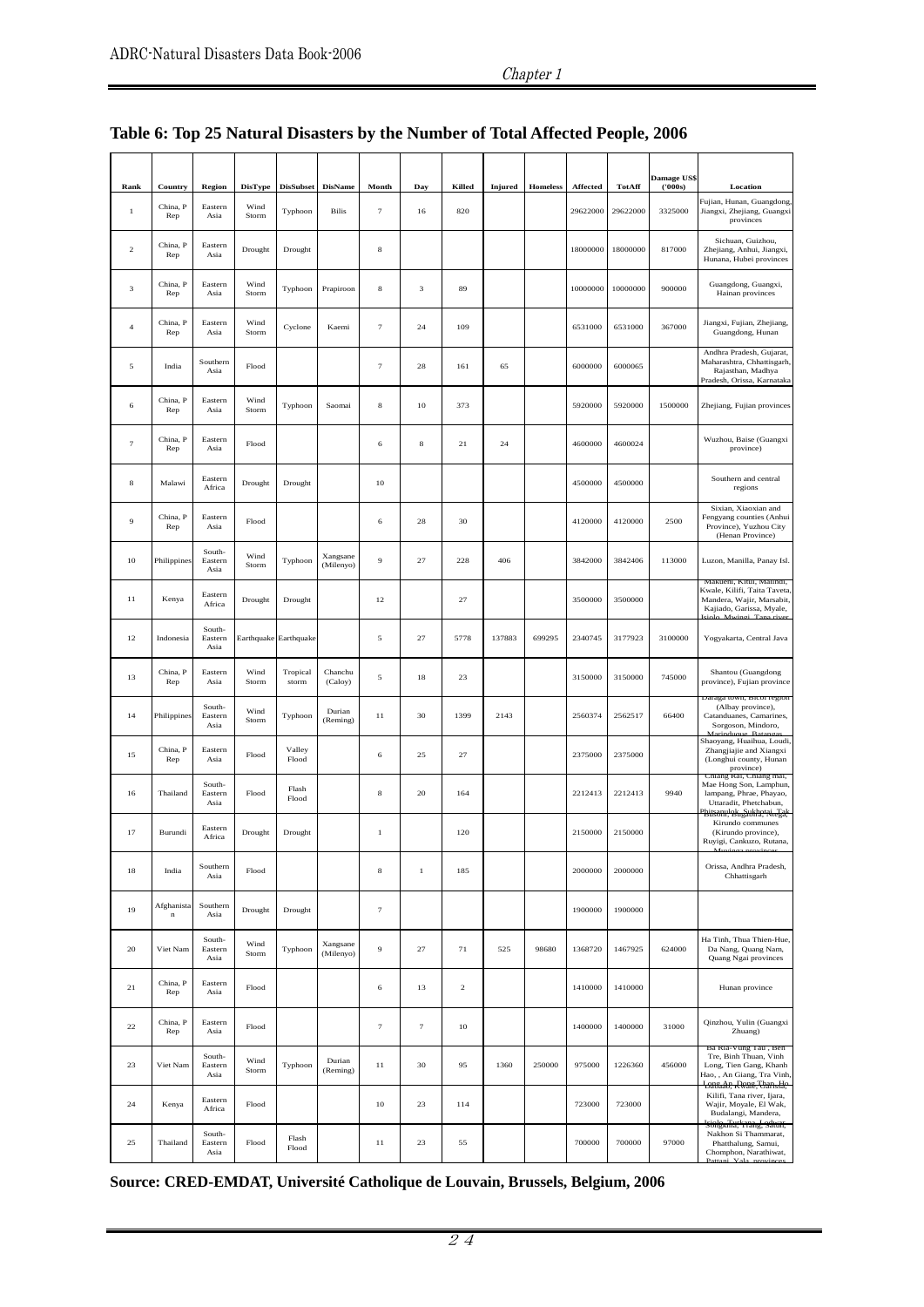| Rank<br>TotAff/Popl<br>n) | Rank<br>TotAff)  | Country                 | Region                    | <b>DisType</b> | DisSubset DisName     |                                  | Month        | Day              | Killed   |        | Injured Homeless | Affected | <b>TotAff</b> | Population<br>(World<br><b>Fact Book</b> | $\mathbf n$ | <b>TotAff/Popl Damage US\$</b><br>(5000s) | Location                                                                                                         |
|---------------------------|------------------|-------------------------|---------------------------|----------------|-----------------------|----------------------------------|--------------|------------------|----------|--------|------------------|----------|---------------|------------------------------------------|-------------|-------------------------------------------|------------------------------------------------------------------------------------------------------------------|
| $1\,$                     | $\bf8$           | Malawi                  | Eastern<br>Africa         | Drought        | Drought               |                                  | 10           |                  |          |        |                  | 4500000  | 4500000       | 13013926                                 | 0.345783    |                                           | Southern and central<br>regions                                                                                  |
| $\overline{2}$            | 17               | Burundi                 | Eastern<br>Africa         | Drought        | Drought               |                                  | $\,1\,$      |                  | 120      |        |                  | 2150000  | 2150000       | 8090068                                  | 0.265758    |                                           | Ntega, Kirundo<br>communes (Kirundo<br>province), Ruyigi,                                                        |
| $_{\rm 3}$                | 49               | Reunion                 | Eastern<br>Africa         | Epidemic       |                       | Chikungun<br>ya virus<br>disease | 3            | $\sqrt{28}$      |          |        |                  | 157000   | 157000        | 787584                                   | 0.199344    |                                           |                                                                                                                  |
| $\overline{4}$            | $1\,1$           | Kenya                   | Eastern<br>Africa         | Drought        | Drought               |                                  | 12           |                  | 27       |        |                  | 3500000  | 3500000       | 34707817                                 | 0.100842    |                                           | Malindi, Kwale, Kilifi.<br>Taita Taveta, Mandera<br>Wajir, Marsabit,                                             |
| 5                         | 172              | Seychelles              | Eastern<br>Africa         | Epidemic       |                       | Chikungun<br>ya virus<br>disease | $\mathbf{1}$ |                  |          |        |                  | 5461     | 5461          | 81541                                    | 0.066972    |                                           |                                                                                                                  |
| 6                         | 19               | Afghanista Southern     | Asia                      | Drought        | Drought               |                                  | $\tau$       |                  |          |        |                  | 1900000  | 1900000       | 31056997                                 | 0.061178    |                                           |                                                                                                                  |
| 7                         | 87               | Guyana                  | South<br>America          | Flood          |                       |                                  | $\mathbf{1}$ | 8                |          |        |                  | 35000    | 35000         | 767245                                   | 0.045618    | 169000                                    | irima, waini (regio<br>One), Pomeroon,<br>Supenaam (Region Two<br>), Essequibo Islands,                          |
| 8                         | 10               | Philippines Eastern     | South-<br>Asia            | Wind<br>Storm  | Typhoon               | Xangsane<br>(Milenyo)            | 9            | $27\,$           | 228      | 406    |                  | 3842000  | 3842406       | 89468677                                 | 0.042947    | 113000                                    | Luzon, Manilla, Panay<br>Isl.                                                                                    |
| 9                         | 16               | Thailand                | South-<br>Eastern<br>Asia | Flood          | Flash<br>Flood        |                                  | $\bf8$       | $20\,$           | 164      |        |                  | 2212413  | 2212413       | 64631595                                 | 0.034231    | 9940                                      | Chiang Rai, Chiang<br>mai, Mae Hong Son,<br>Lamphun, lampang,<br>Phrae, Phayao,                                  |
| 10                        | 40               | Somalia                 | Eastern<br>Africa         | Flood          |                       |                                  | 10           | 26               | 52       |        |                  | 299000   | 299000        | 8863338                                  | 0.033734    |                                           | Beletweyne, Jalalaqsi,<br>Jowhar districts                                                                       |
| 11                        | 14               | Philippines Eastern     | South-<br>Asia            | Wind<br>Storm  | Typhoon               | Durian<br>(Reming)               | 11           | 30               | 1399     | 2143   |                  | 2560374  | 2562517       | 89468677                                 | 0.028641    | 66400                                     | Daraga town, BICO<br>region (Albay<br>province), Catanduane:<br>Camarines, Sorgoson,                             |
| 12                        | $\mathbf{1}$     | China, P<br>Rep         | Eastern<br>Asia           | Wind<br>Storm  | Typhoon               | <b>Bilis</b>                     | $\tau$       | 16               | 820      |        |                  | 29622000 | 29622000      | ##########                               | 0.022425    | 3325000                                   | Fujian, Hunan,<br>Guangdong, Jiangxi,<br>Zhejiang, Guangxi<br>provinces                                          |
| 13                        | 90               | Guinea<br><b>Bissau</b> | Western<br>Africa         | Drought        | Drought               |                                  | 5            | $\boldsymbol{0}$ | $\bf{0}$ |        |                  | 32000    | 32000         | 1442029                                  | 0.022191    |                                           | Quinara, Tombali<br>regions, Bijagos Isl.                                                                        |
| 14                        | 36               | Ecuador                 | South<br>America          | Volcano        | Explosive<br>Eruption | Tungurahu                        | $\tau$       | 14               | 5        | 13     |                  | 300000   | 300013        | 13547510                                 | 0.022145    | 150000                                    | Tungurahua,<br>Chimborozo, Bolivar,<br>Pastaza provinces                                                         |
| 15                        | 97               | Suriname                | South<br>America          | Flood          |                       |                                  | 5            | $\tau$           | 3        |        |                  | 25000    | 25000         | 1136334                                  | 0.022001    |                                           | I apananom, Bover<br>Suriname, Boven<br>Saramacca, Boven<br>Coppename, Kabalebo<br><del>Kanapani, Nyakwael</del> |
| 16                        | 26               | <b>Jganda</b>           | Eastern<br>Africa         | Drought        | Drought               |                                  | $\sqrt{3}$   |                  |          |        |                  | 600000   | 600000        | 28195754                                 | 0.021280    |                                           | (Kotido district), Rupa<br>Nadunget (Moroto<br>district), Karamoja<br>Dabaan, Kwaie                              |
| 17                        | 24               | Kenya                   | Eastern<br>Africa         | Flood          |                       |                                  | $10\,$       | 23               | 114      |        |                  | 723000   | 723000        | 34707817                                 | 0.020831    |                                           | Garissa, Kilifi, Tana<br>river, Ijara, Wajir,<br>Moyale, El Wak,                                                 |
| 18                        | 50               | Somalia                 | Eastern<br>Africa         | Flood          |                       |                                  | 10           | 23               | 35       |        |                  | 155500   | 155500        | 8863338                                  | 0.017544    |                                           | Gedo region                                                                                                      |
| 19                        | 20               | Viet Nam                | South-<br>Eastern<br>Asia | Wind<br>Storm  | Typhoon               | Xangsane<br>(Milenyo)            | 9            | $27\,$           | 71       | 525    | 98680            | 1368720  | 1467925       | 84402966                                 | 0.017392    | 624000                                    | Ha Tinh, Thua Thien-<br>Hue, Da Nang, Quang<br>Nam, Quang Ngai<br>provinces                                      |
| 20                        | 35               | Sri Lanka               | Southern<br>Asia          | Flood          |                       |                                  | 10           | 26               | 25       | $\,2$  |                  | 333000   | 333002        | 20222240                                 | 0.016467    |                                           | oiompo, Gampana<br>Kalutara, Galle,<br>Matara, Puttlam,<br>Ratnapura, Badulla,                                   |
| 21                        | 23               | Viet Nam                | south-<br>Eastern<br>Asia | Wind<br>Storm  | Typhoon               | Durian<br>(Reming)               | 11           | 30               | 95       | 1360   | 250000           | 975000   | 1226360       | 84402966                                 | 0.014530    | 456000                                    | <del>Kanelle vYng rau i Ben</del><br>Tre, Binh Thuan, Vinh<br>Long, Tien Gang,<br>Khanh Hao, , An                |
| $22\,$                    | 55               | Bolivia                 | South<br>America          | Flood          |                       |                                  | $1\,$        | 25               | 25       | 21     |                  | 126075   | 126096        | 8989046                                  | 0.014028    | 35000                                     | City or Ea Paz, Los<br>Yungas, Luribay, Papel<br>Pampa, San Pedro de<br>Curahuara (La Paz),                      |
| 23                        | $\,2$            | China, P<br>Rep         | Eastern<br>Asia           | Drought        | Drought               |                                  | $\bf8$       |                  |          |        |                  | 18000000 |               | 18000000 ##########                      | 0.013627    | 817000                                    | Sichuan, Guizhou,<br>Zhejiang, Anhui,<br>Jiangxi, Hunana, Hubei<br>provinces                                     |
| 24                        | 98               | Botswana                | Southern<br>Africa        | Epidemic       | Diarrhoeal<br>Enteric | Acute<br>diarrhoeal<br>syndrome  | $\,1\,$      |                  | 470      |        |                  | 22264    | 22264         | 1639833                                  | 0.013577    |                                           | rrancistown, S/Palapy<br>Boteti, Tutume,<br>Bobirwa, Phikwe,<br>Kweneng East, Kanye,<br>MT/MT                    |
| 25                        | $12\phantom{.0}$ | Indonesia               | South-<br>Eastern<br>Asia |                | Earthquake Earthquake |                                  | 5            | 27               | 5778     | 137883 | 699295           | 2340745  | 3177923       | 245452739                                | 0.012947    | 3100000                                   | Yogyakarta, Central<br>Java                                                                                      |

**Table 7: Top 25 Natural Disasters by the Ratio of Total Affected People to the Total Population, 2006**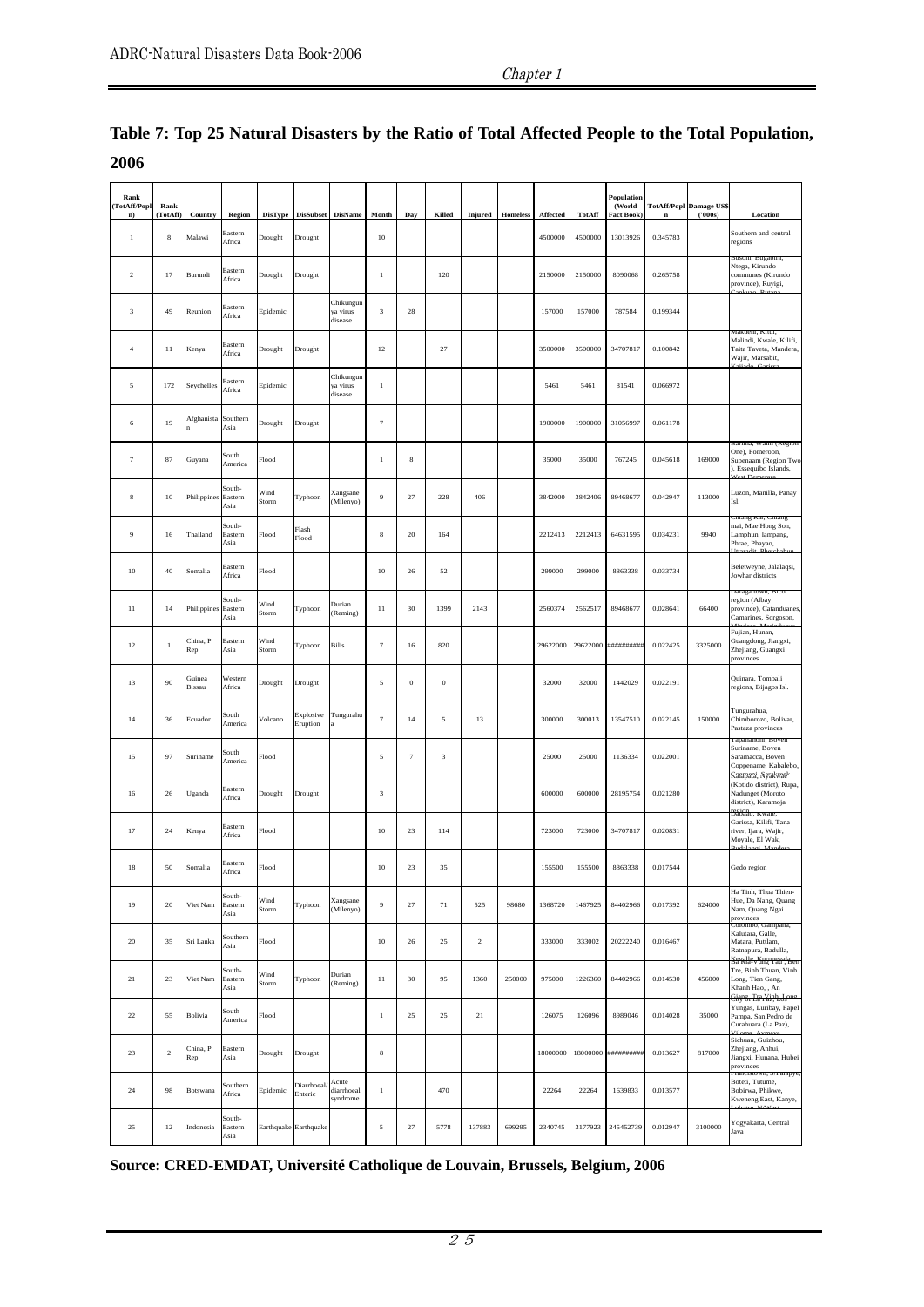#### Chapter 1

| Rank                      | Country                 | <b>Region</b>                   | <b>DisType</b>        | <b>DisSubset</b>            | <b>DisName</b>        | Month          | Day              | Killed | <b>Injured</b> | <b>Homeless</b> | Affected | TotAff   | <b>Damage</b><br>US\$<br>(5000s) | Location                                                                                                                           |
|---------------------------|-------------------------|---------------------------------|-----------------------|-----------------------------|-----------------------|----------------|------------------|--------|----------------|-----------------|----------|----------|----------------------------------|------------------------------------------------------------------------------------------------------------------------------------|
| $\,1$                     | China, P<br>Rep         | Eastern<br>Asia                 | Wind<br>Storm         | Typhoon                     | <b>Bilis</b>          | $\tau$         | 16               | 820    |                |                 | 29622000 | 29622000 | 3325000                          | Fujian, Hunan, Guangdong,<br>Jiangxi, Zhejiang, Guangxi<br>provinces                                                               |
| $\,2$                     | Indonesia               | South-<br>Eastern<br>Asia       |                       | Earthquake Earthquake       |                       | 5              | 27               | 5778   | 137883         | 699295          | 2340745  | 3177923  | 3100000                          | Yogyakarta, Central Java                                                                                                           |
| $\ensuremath{\mathbf{3}}$ | China, P<br>Rep         | Eastern<br>Asia                 | Wind<br>Storm         | Typhoon                     | Saomai                | 8              | 10               | 373    |                |                 | 5920000  | 5920000  | 1500000                          | Zhejiang, Fujian provinces                                                                                                         |
| $\overline{4}$            | Australia               | Australia<br>and New<br>Zealand | Wind<br>Storm         | Tropical<br>storm           | Larry                 | 3              | 20               |        | 30             |                 | 7000     | 7030     | 1100000                          | South of Cairns (Queensland<br>state)                                                                                              |
| 5                         | Russia                  | Eastern<br>Europe               | Extreme<br>$_{\rm e}$ | <b>Temperatur Cold Wave</b> |                       | $\,1$          |                  | 116    | 14             |                 |          | 14       | 1000000                          | Moscou, Volgograd region, St<br>Petersbourg, Tchita region,<br>Magadan region                                                      |
| 6                         | United<br><b>States</b> | Northern<br>America             | Flood                 |                             |                       | 6              | 25               | $1\,1$ |                |                 | 65000    | 65000    | 1000000                          | Maryland, Pennsylvania, New<br>York, Delaware, Virginia,<br>New Jersey                                                             |
| $\overline{7}$            | China, P<br>Rep         | Eastern<br>Asia                 | Wind<br>Storm         | Typhoon                     | Prapiroon             | 8              | 3                | 89     |                |                 | 10000000 | 10000000 | 900000                           | Guangdong, Guangxi, Hainan<br>provinces                                                                                            |
| $\bf8$                    | China, P<br>Rep         | Eastern<br>Asia                 | Drought               | Drought                     |                       | 8              |                  |        |                |                 | 18000000 | 18000000 | 817000                           | Sichuan, Guizhou, Zhejiang,<br>Anhui, Jiangxi, Hunana,<br>Hubei provinces                                                          |
| 9                         | China, P<br>Rep         | Eastern<br>Asia                 | Wind<br>Storm         | Tropical<br>storm           | Chanchu<br>(Caloy)    | 5              | 18               | 23     |                |                 | 3150000  | 3150000  | 745000                           | Shantou (Guangdong<br>province), Fujian province                                                                                   |
| 10                        | Philippines             | South-<br>Eastern<br>Asia       | Wind<br>Storm         | Tropical<br>storm           | Henry                 | 6              | 30               | $\bf8$ |                |                 | 476027   | 476027   | 644660                           | Tarlac, Zambales, Nueva<br>Ecija                                                                                                   |
| 11                        | Viet Nam                | South-<br>Eastern<br>Asia       | Wind<br>Storm         | Typhoon                     | Xangsane<br>(Milenyo) | 9              | 27               | 71     | 525            | 98680           | 1368720  | 1467925  | 624000                           | Ha Tinh, Thua Thien-Hue, Da<br>Nang, Quang Nam, Quang<br>Ngai provinces                                                            |
| 12                        | United<br><b>States</b> | Northern<br>America             | Wind<br>Storm         | Tornado                     |                       | $\overline{4}$ | $\,2$            | 28     |                |                 | 3600     | 3600     | 600000                           | Tennessee, Illinois, Arkansas<br>Indiania, Oklahoma, Missouri,<br>Kentucky, Iowa                                                   |
| 13                        | Viet Nam                | South-<br>Eastern<br>Asia       | Wind<br>Storm         | Typhoon                     | Durian<br>(Reming)    | $1\,1$         | 30               | 95     | 1360           | 250000          | 975000   | 1226360  | 456000                           | Ba Kia-Vung Tau, Ben Tre,<br>Binh Thuan, Vinh Long, Tien<br>Gang, Khanh Hao, , An<br>Giang, Tra Vinh, Long An,                     |
| 14                        | China, P<br>Rep         | Eastern<br>Asia                 | Flood                 |                             |                       | 5              | 30               | 57     |                |                 | 356000   | 356000   | 393000                           | Fujian province                                                                                                                    |
| 15                        | China, P<br>Rep         | Eastern<br>Asia                 | Wind<br>Storm         | Cyclone                     | Kaemi                 | $\tau$         | 24               | 109    |                |                 | 6531000  | 6531000  | 367000                           | Jiangxi, Fujian, Zhejiang,<br>Guangdong, Hunan                                                                                     |
| 16                        | United<br><b>States</b> | Northern<br>America             | Flood                 |                             |                       | $\overline{4}$ | $\ensuremath{4}$ | 1      |                |                 | 600      | 600      | 259000                           | Amador, Calaveras, Fresno,<br>Merced, San Joaquin, San<br>Mateo, Stanislau (Northern<br>California)                                |
| 17                        | United<br><b>States</b> | Northern<br>America             | Flood                 |                             |                       | 12             | 31               | 3      |                |                 | 3600     | 3600     | 245000                           | Napa, Sonoma, Mendocino,<br>Marin, Solano (San Francisco<br>region), Los Angeles<br>(California), Reno, Truckee,<br>Carson (Navada |
| 18                        | Lithuania               | Northern<br>Europe              | Drought               | Drought                     |                       | 8              |                  |        |                |                 |          |          | 225573                           |                                                                                                                                    |
| 19                        | Guyana                  | South<br>America                | Flood                 |                             |                       | $\,$ 1         | $\bf8$           |        |                |                 | 35000    | 35000    | 169000                           | Barima, Waini (Region One),<br>Pomeroon, Supenaam (Region<br>Two), Essequibo Islands,<br>West Demerara (Region<br>Mah              |
| 20                        | Ecuador                 | South<br>America                | Volcano               | Explosive<br>Eruption       | Tungurahu<br>$\rm{a}$ | $\overline{7}$ | 14               | 5      | 13             |                 | 300000   | 300013   | 150000                           | Tungurahua, Chimborozo,<br>Bolivar, Pastaza provinces                                                                              |
| 21                        | South<br>Africa         | Southern<br>Africa              | Flood                 |                             |                       | 8              | $\overline{c}$   | 6      |                |                 | 3000     | 3000     | 145000                           | Eastern and Southern Cape<br>regions                                                                                               |
| 22                        | Philippines             | South-<br>Eastern<br>Asia       | Wind<br>Storm         | Typhoon                     | Prapiroon             | 8              | $\,2$            | 6      |                |                 | 15000    | 15000    | 135000                           | Quirino region, Northern<br>Luzon                                                                                                  |
| 23                        | China, P<br>Rep         | Eastern<br>Asia                 | Flood                 | Flash<br>Flood              |                       | 6              | 12               | 52     |                |                 | 5900     | 5900     | 130000                           | Wangmo, Luodian,<br>Qianxi'nan Bouyei, Miao<br>counties (Guizhou province)                                                         |
| 24                        | Russia                  | Eastern<br>Europe               | Flood                 |                             |                       | 6              | $\ensuremath{4}$ |        |                |                 | 1300     | 1300     | 125000                           | Lens, Olekminsk regions<br>(Yakutia)                                                                                               |
| 25                        | Taiwan<br>(China)       | Eastern<br>Asia                 | Flood                 |                             |                       | 6              | 10               | 3      |                |                 | 300      | 300      | 116130                           | Nantou, Taichung, Hsinchu,<br>Changhua and Chiayi,<br>Kaohsiung counties (Central<br>and southern Taiwan)                          |

# **Table 8: Top 25 Natural Disasters by the Amount of Damage, 2006**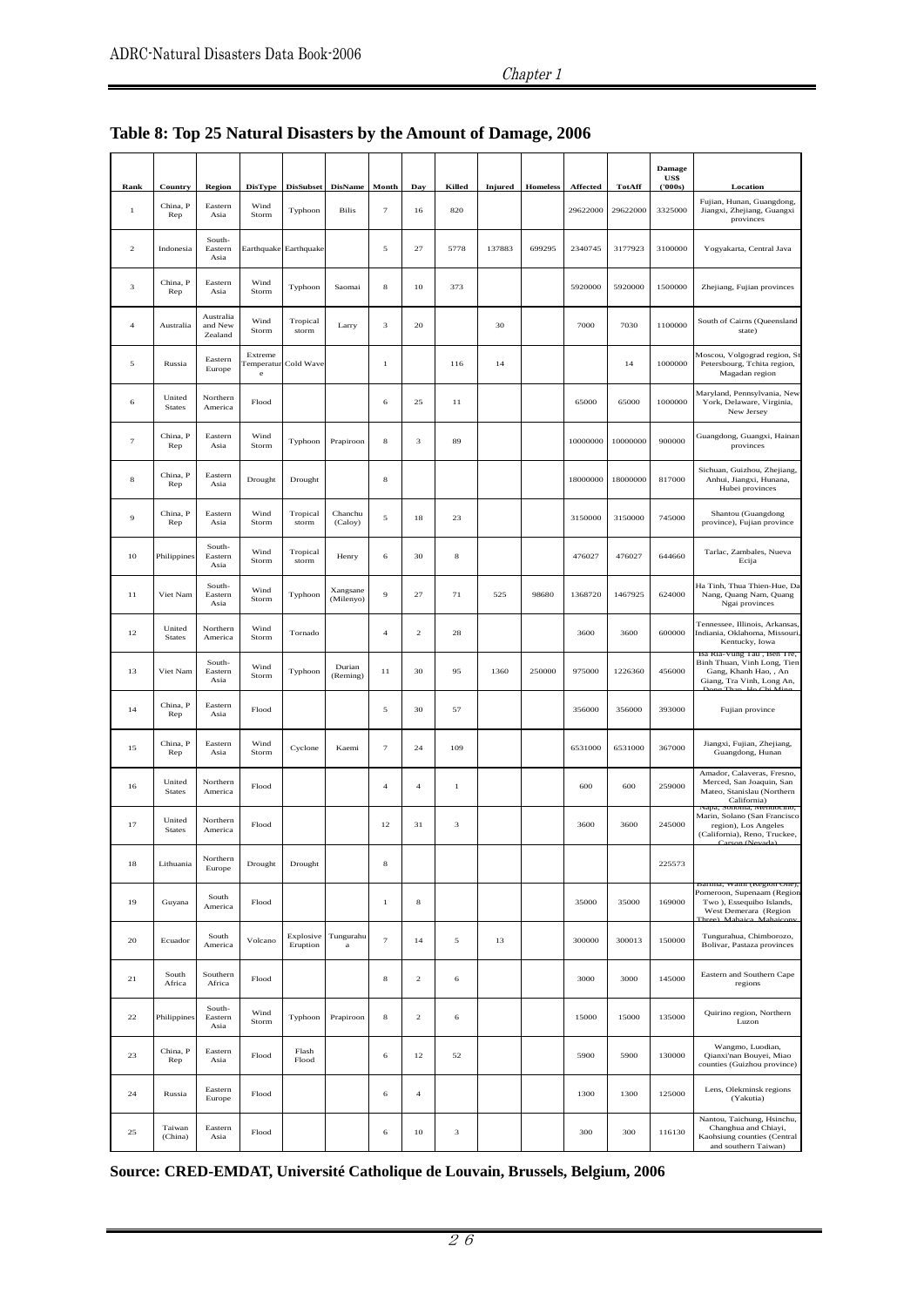#### Chapter 1

| Rank<br>(Damage/GN<br>D. | Rank<br>(Damage) | Country             | Region                          |                                 |                       | DisType DisSubset DisName Month |                   | Day                       | Killed                    | Injured | Homeless | Affected | TotAff   | GNI (Bn<br>US\$)<br>(World<br>Bank) | DamageU<br>S ('000s) | Dam/GNI             | Location                                                                                                                  |
|--------------------------|------------------|---------------------|---------------------------------|---------------------------------|-----------------------|---------------------------------|-------------------|---------------------------|---------------------------|---------|----------|----------|----------|-------------------------------------|----------------------|---------------------|---------------------------------------------------------------------------------------------------------------------------|
| $\mathbf{1}$             | 19               | Guyana              | South<br>America                | Flood                           |                       |                                 | $\mathbf{1}$      | $\bf8$                    |                           |         |          | 35000    | 35000    | 0.77                                | 169000               | 0.2194805           | vann (regio<br>One), Pomeroon, Supenaam<br>(Region Two), Essequibo<br>Islands, West Demerara                              |
| $\overline{2}$           | 11               | Viet Nam            | South-<br>Eastern<br>Asia       | Wind<br>Storm                   | Typhoon               | Xangsane<br>(Milenyo)           | $\overline{9}$    | 27                        | 71                        | 525     | 98680    | 1368720  | 1467925  | 44.63                               | 624000               |                     | Ha Tinh, Thua Thien-Hue,<br>0.0139816 Da Nang, Quang Nam,<br>Quang Ngai provinces                                         |
| 3                        | $\overline{2}$   | Indonesia           | South-<br>Eastern<br>Asia       | Earthquake Earthquake           |                       |                                 | 5                 | 27                        | 5778                      | 137883  | 699295   | 2340745  | 3177923  | 248.01                              | 3100000              |                     | 0.0124995 Yogyakarta, Central Java                                                                                        |
| $\overline{4}$           | 47               | Tajikistan          | Central<br>Asia                 | Earthquake Earthquake           |                       |                                 | $\overline{7}$    | 29                        | $\ensuremath{\mathbf{3}}$ | 19      |          | 15408    | 15427    | 1.78                                | 22000                |                     | 0.0123596 Koumsanguir, Panj Jamoat                                                                                        |
| 5                        | 18               | Lithuania           | Northern<br>Europe              | Drought                         | Drought               |                                 | $\,$ 8 $\,$       |                           |                           |         |          |          |          | 19.73                               | 225573               | 0.0114330           |                                                                                                                           |
| $\,6\,$                  | 13               | Viet Nam            | South-<br>Eastern<br>Asia       | Wind<br>Storm                   | Typhoon               | Durian<br>(Reming)              | 11                | 30                        | 95                        | 1360    | 250000   | 975000   | 1226360  | 44.63                               | 456000               |                     | Ba Kia-Vung 1au , Ben 1re,<br>Binh Thuan, Vinh Long,<br>0.0102173 Tien Gang, Khanh Hao, , An<br>Giang, Tra Vinh, Long An, |
| $\scriptstyle{7}$        | $10\,$           | Philippines Eastern | South-<br>Asia                  | Wind<br>Storm                   | Tropical<br>storm     | Henry                           | 6                 | 30                        | $\bf 8$                   |         |          | 476027   | 476027   | 95.08                               | 644660               | 0.0067802           | Tarlac, Zambales, Nueva<br>Ecija                                                                                          |
| $\,$ 8 $\,$              | 20               | Ecuador             | South<br>America                | Volcano                         | Explosive<br>Eruption | Tungurahu                       | $\overline{7}$    | 14                        | 5                         | 13      |          | 300000   | 300013   | 28.86                               | 150000               | 0.0051975           | Tungurahua, Chimborozo,<br>Bolivar, Pastaza provinces                                                                     |
| 9                        | 40               | Bolivia             | South<br>America                | Flood                           |                       |                                 | $\mathbf{1}$      | 25                        | 25                        | 21      |          | 126075   | 126096   | 8.64                                | 35000                | 0.0040509           | ity of La Paz, Los 1 unga<br>Luribay, Papel Pampa, San<br>Pedro de Curahuara (La<br>Paz), Viloma, Aymaya,                 |
| $10\,$                   | 5                | Russia              | Eastern<br>Europe               | Extreme<br>Temperatur Cold Wave |                       |                                 | $\mathbf{1}$      |                           | 116                       | 14      |          |          | 14       | 488.50                              | 1000000              | 0.0020471           | Moscou, Volgograd region,<br>St Petersbourg, Tchita<br>region, Magadan region                                             |
| 11                       | $\overline{4}$   | Australia           | Australia<br>and New<br>Zealand | Wind<br>Storm                   | Tropical<br>storm     | Larry                           | 3                 | 20                        |                           | 30      |          | 7000     | 7030     | 544.34                              | 1100000              | 0.0020208           | South of Cairns (Queensland<br>state)                                                                                     |
| 12                       | 62               | Namibia             | Southern<br>Africa              | Flood                           |                       |                                 | $\overline{2}$    | 24                        | 5                         |         |          | 2100     | 2100     | 4.79                                | 8490                 | 0.0017724 Mariental |                                                                                                                           |
| 13                       | $\,1$            | China, P<br>Rep     | Eastern<br>Asia                 | Wind<br>Storm                   | Typhoon               | <b>Bilis</b>                    | $\scriptstyle{7}$ | 16                        | 820                       |         |          | 29622000 | 29622000 | 1937.97                             | 3325000              |                     | Fujian, Hunan, Guangdong,<br>0.0017157 Jiangxi, Zhejiang, Guangxi<br>provinces                                            |
| 14                       | 22               | Philippines         | South-<br>Eastern<br>Asia       | Wind<br>Storm                   | Typhoon               | Prapiroon                       | 8                 | $\overline{2}$            | 6                         |         |          | 15000    | 15000    | 95.08                               | 135000               | 0.0014199           | Quirino region, Northern<br>Luzon                                                                                         |
| 15                       | 26               | Philippines         | South-<br>Eastern<br>Asia       | Wind<br>Storm                   | Typhoon               | Xangsane<br>(Milenyo)           | 9                 | 27                        | 228                       | 406     |          | 3842000  | 3842406  | 95.08                               | 113000               |                     | 0.0011885 Luzon, Manilla, Panay Isl.                                                                                      |
| 16                       | 63               | Honduras            | Central<br>America              | Flood                           |                       |                                 | 6                 | 25                        | $\overline{4}$            |         |          | 1500     | 1500     | 7.32                                | 8000                 |                     | 0.0010929 Cortes, Intibuca                                                                                                |
| 17                       | 21               | South<br>Africa     | Southern<br>Africa              | Flood                           |                       |                                 | 8                 | $\overline{c}$            | 6                         |         |          | 3000     | 3000     | 165.33                              | 145000               | 0.0008770           | Eastern and Southern Cape<br>regions                                                                                      |
| 18                       | $\mathbf{3}$     | China, P<br>Rep     | Eastern<br>Asia                 | Wind<br>Storm                   | Typhoon               | Saomai                          | $\,$ 8 $\,$       | $10\,$                    | 373                       |         |          | 5920000  | 5920000  | 1937.97                             | 1500000              |                     | 0.0007740 Zhejiang, Fujian provinces                                                                                      |
| 19                       | 33               | Philippines Eastern | South-<br>Asia                  | Wind<br>Storm                   | Typhoon               | Durian<br>(Reming)              | 11                | 30                        | 1399                      | 2143    |          | 2560374  | 2562517  | 95.08                               | 66400                |                     | лагада town, втеот гедюп<br>(Albay province),<br>0.0006984 Catanduanes, Camarines,<br>Sorgoson, Mindoro,                  |
| 20                       | 30               | Thailand            | South-<br>Eastern<br>Asia       | Flood                           | Flash<br>Flood        |                                 | $11$              | 23                        | 55                        |         |          | 700000   | 700000   | 158.37                              | 97000                |                     | <del>Marinduary ralig, saam,</del><br>Nakhon Si Thammarat,<br>0.0006125 Phatthalung, Samui,<br>Chomphon, Narathiwat,      |
| 21                       | $\tau$           | China, P<br>Rep     | Eastern<br>Asia                 | Wind<br>Storm                   | Typhoon               | Prapiroon                       | $\,$ 8 $\,$       | $\ensuremath{\mathbf{3}}$ | 89                        |         |          | 10000000 | 10000000 | 1937.97                             | 900000               | 0.0004644           | Guangdong, Guangxi,<br>Hainan provinces                                                                                   |
| 22                       | $\,$ 8 $\,$      | China, P<br>Rep     | Eastern<br>Asia                 | Drought                         | Drought               |                                 | 8                 |                           |                           |         |          | 18000000 | 18000000 | 1937.97                             | 817000               |                     | Sichuan, Guizhou, Zhejiang,<br>0.0004216 Anhui, Jiangxi, Hunana,<br>Hubei provinces                                       |
| 23                       | 71               | Ethiopia            | Eastern<br>Africa               | Flood                           | Flash<br>Flood        |                                 | $\,$ 8 $\,$       | 5                         | 498                       | 96      |          | 10000    | 10096    | 7.64                                | 3200                 |                     | Dire Dawa city, Addiq<br>0.0004188 Ketema, Genfele, Coca Cola,<br>Aftessa districts                                       |
| 24                       | 46               | Ukraine             | Eastern<br>Europe               | Flood                           |                       |                                 | $\tau$            | $\,2\,$                   | $\overline{2}$            |         |          | 5000     | 5000     | 60.20                               | 23855                | 0.0003963           | belogorský ulstrict,<br>Lvivskaya, Ivano-<br>Frankovskaya,<br>Chernovetskaya oblast,                                      |
| $25\,$                   | $\boldsymbol{9}$ | China, P<br>Rep     | Eastern<br>Asia                 | Wind<br>Storm                   | Tropical<br>storm     | Chanchu<br>(Caloy)              | 5                 | $18\,$                    | 23                        |         |          | 3150000  | 3150000  | 1937.97                             | 745000               | 0.0003844           | Shantou (Guangdong<br>province), Fujian province                                                                          |

# **Table 9: Top 25 Natural Disasters by the Ratio of Damage to GNI, 2006**